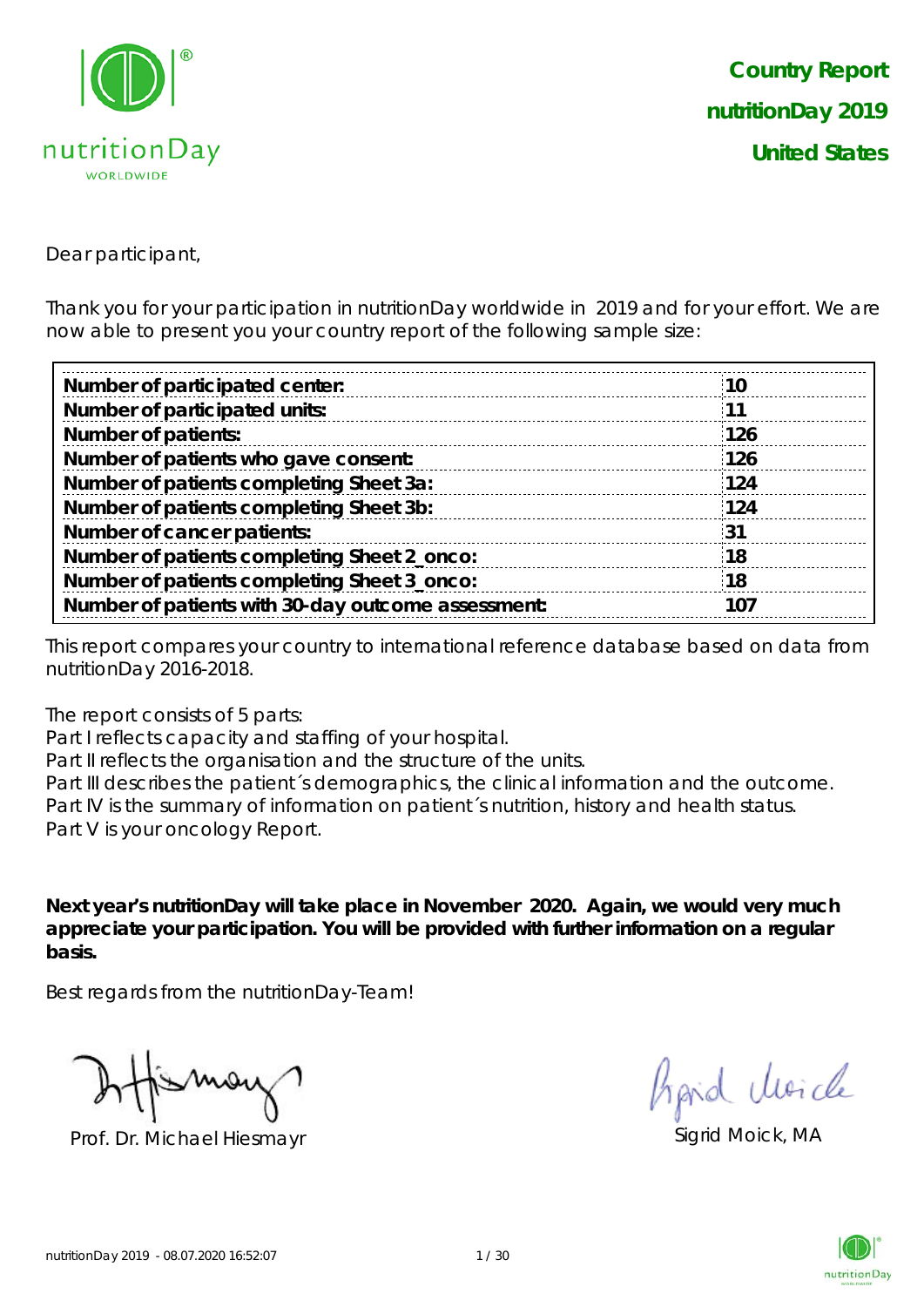## *I. Hospital capacity and staffing ("Hospital sheet")*

|                                                                                    | <b>YOUR RESULTS</b> | <b>REFERENCE RESULTS</b> |
|------------------------------------------------------------------------------------|---------------------|--------------------------|
| 1. Total number of beds in hospital                                                | 236 [155-483]       | 333 [194-630]            |
| 2. Total number of admissions in the hospital last<br>year                         | 9016 [3638-20094]   | 18005 [9101-36130]       |
| 3. Total number of staff in the hospital                                           |                     |                          |
| <b>Total medical doctors</b>                                                       | 47 [18-149]         | 173 [80-399]             |
| <b>Medical specialists</b>                                                         | $7[5-22]$           | 116 [53-250]             |
| Medical non-specialists                                                            | 28 [8-123]          | 37 [14-84]               |
| <b>Nurses</b>                                                                      | 499 [46-925]        | 420 [183-836]            |
| <b>Dieticians</b>                                                                  | $4[2-8]$            | $5[2-9]$                 |
| <b>Nutritionists</b>                                                               | $0 [0-1]$           | $1[0-4]$                 |
| Pharmacists                                                                        | 20 [4-20]           | $7[4-21]$                |
| Kitchen staff                                                                      | 39 [23-81]          | 31 [15-59]               |
|                                                                                    |                     |                          |
| <b>Full time equivalent</b>                                                        |                     |                          |
| <b>Total medical doctors</b>                                                       | 18 [12-135]         | 148 [60-373]             |
| <b>Medical specialists</b>                                                         | $5[4-6]$            | 98 [45-251]              |
| Medical non-specialists                                                            | $7[5-9]$            | 36 [11-99]               |
| <b>Nurses</b>                                                                      | 61 [35-86]          | 364 [180-788]            |
| <b>Dieticians</b>                                                                  | $2[1-23]$           | $5[2-8]$                 |
| <b>Nutritionists</b>                                                               | $0[0-0]$            | $1[0-3]$                 |
| Pharmacists                                                                        | $4[3-61]$           | $6[3-18]$                |
| Kitchen staff                                                                      | 14 [12-50]          | 29 [15-55]               |
| 4. Does the hospital have a nutrition care strategy?                               | 6 (75,0%) Yes       | 498 (79,4%) Yes          |
| 5. Which nutrition-related standards or routine activities exist in your hospital? |                     |                          |
| Nutrition training is available                                                    | 7 (87,5%) Yes       | 434 (66,7%) Yes          |
| Nutrition steering committee is available                                          | 3 (37,5%) Yes       | 388 (59,6%) Yes          |
| Quality indicators are recorded and reported to national<br>or regional level      | 3 (37,5%) Yes       | 263 (40,4%) Yes          |
| Quality indicators are used for internal benchmarking                              | 6 (75,0%) Yes       | 337 (51,8%) Yes          |
| Patient feedback about food and food service is collected<br>using a questionnaire | 8 (100,0%) Yes      | 475 (73,0%) Yes          |
| None                                                                               | $0(0,0\%)$ Yes      | 30 (4,6%) Yes            |
| No answer given                                                                    | $0(0,0\%)$          | 24 (3,7%)                |

#### **6. Which codes are available /routinely used in your hospital for billing and reimbursement purposes?**

| <b>Codes available</b> |
|------------------------|
|------------------------|

Nutrition Support 2 (25,0%) Yes 313 (48,1%) Yes

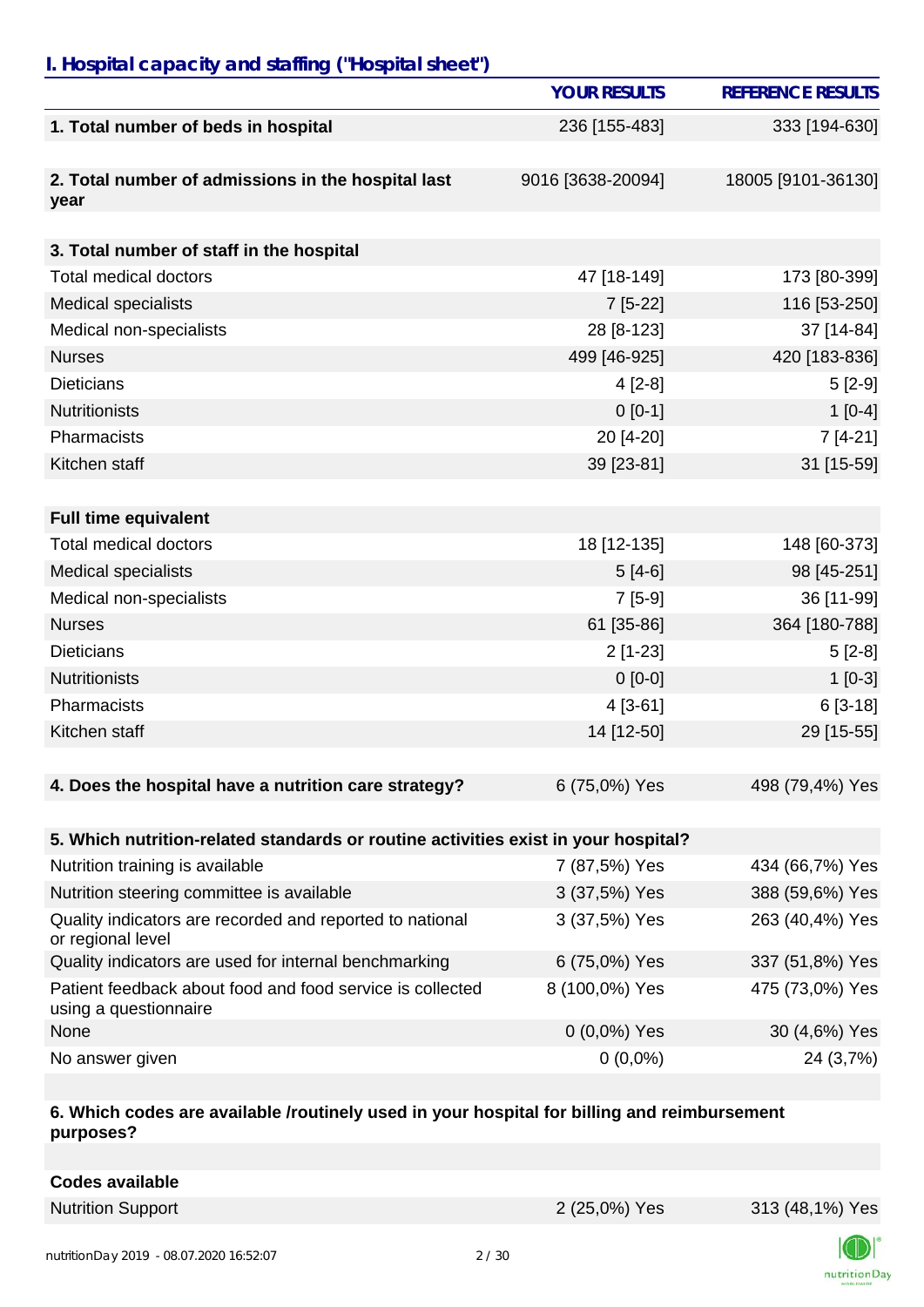| Oral nutrition supplements                                | 1 (12,5%) Yes  | 239 (36,7%) Yes |
|-----------------------------------------------------------|----------------|-----------------|
| <b>Parenteral nutrition</b>                               | 5 (62,5%) Yes  | 375 (57,6%) Yes |
| <b>Enteral nutrition</b>                                  | 5 (62,5%) Yes  | 334 (51,3%) Yes |
| Dietary counseling                                        | 5 (62,5%) Yes  | 235 (36,1%) Yes |
| Specific dietary interventions                            | 2 (25,0%) Yes  | 181 (27,8%) Yes |
| Screening for malnutrition                                | 3 (37,5%) Yes  | 187 (28,7%) Yes |
| <b>Risk of malnutrition</b>                               | 3 (37,5%) Yes  | 160 (24,6%) Yes |
| Malnutrition (in general)                                 | 6 (75,0%) Yes  | 294 (45,2%) Yes |
| Severity of malnutrition (i.e. mild, moderate, severe)    | 8 (100,0%) Yes | 280 (43,0%) Yes |
| No information available from billing/finance/controlling | $0(0,0\%)$ Yes | 109 (16,7%) Yes |
| No answer given                                           |                | 42 (6,5%)       |
|                                                           |                |                 |
| <b>Codes routinely used</b>                               |                |                 |
| <b>Nutrition Support</b>                                  | 2 (25,0%) Yes  | 270 (41,5%) Yes |
| Oral nutrition supplements                                | 1 (12,5%) Yes  | 209 (32,1%) Yes |
| Parenteral nutrition                                      | 4 (50,0%) Yes  | 343 (52,7%) Yes |
| <b>Enteral nutrition</b>                                  | 4 (50,0%) Yes  | 307 (47,2%) Yes |
| Dietary counseling                                        | 2 (25,0%) Yes  | 198 (30,4%) Yes |
| Specific dietary interventions                            | 1 (12,5%) Yes  | 159 (24,4%) Yes |
| Screening for malnutrition                                | 1 (12,5%) Yes  | 149 (22,9%) Yes |
| <b>Risk of malnutrition</b>                               | 1 (12,5%) Yes  | 128 (19,7%) Yes |
| Malnutrition (in general)                                 | 6 (75,0%) Yes  | 255 (39,2%) Yes |
| Severity of malnutrition (i.e. mild, moderate, severe)    | 6 (75,0%) Yes  | 242 (37,2%) Yes |
| No information available from billing/finance/controlling | 0 (0,0%) Yes   | 120 (18,4%) Yes |
| No answer given                                           |                | 53 (8,1%)       |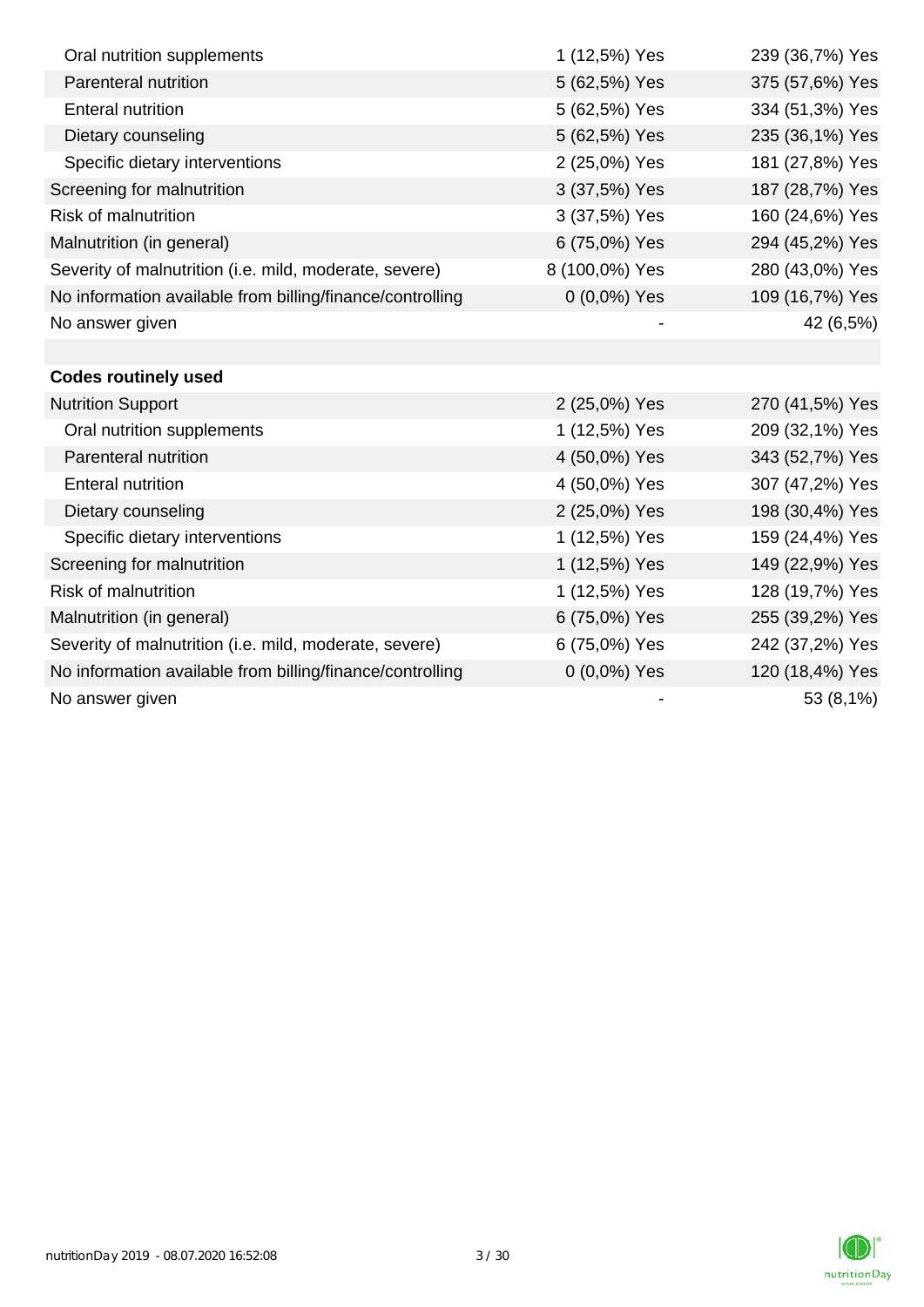### *II. Unit organisation and structures ("Sheet 1a/1b")*

|                                                                       | <b>YOUR RESULTS</b> | <b>REFERENCE RESULTS</b> |
|-----------------------------------------------------------------------|---------------------|--------------------------|
|                                                                       |                     |                          |
| Internal Medicine / General                                           | 7 (63,6%)           | 21.1%                    |
| Internal Medicine / Cardiology                                        | $0(0,0\%)$          | 4.3%                     |
| Internal Medicine / Gastroenterology & hepatology                     | $0(0,0\%)$          | 7.8%                     |
| Internal Medicine / Geriatrics                                        | $0(0,0\%)$          | 9.7%                     |
| Internal Medicine / Infectious diseases                               | $0(0,0\%)$          | 0.6%                     |
| Internal Medicine / Nephrology                                        | $0(0,0\%)$          | 1.2%                     |
| Internal Medicine / Oncology (incl. radiotherapy)                     | $1(9,1\%)$          | 8.1%                     |
| Interdisciplinary                                                     | $0(0,0\%)$          | 3.4%                     |
| Long term care                                                        | $0(0,0\%)$          | 2.0%                     |
| Neurology                                                             | $0(0,0\%)$          | 3.6%                     |
| Surgery / General                                                     | $1(9,1\%)$          | 15.7%                    |
| Surgery/ Cardiac/Vascular/Thoracic                                    | $0(0,0\%)$          | 1.4%                     |
| Surgery / Neurosurgery                                                | $0(0,0\%)$          | 0.9%                     |
| Surgery / Orthopedic                                                  | $0(0,0\%)$          | 4.2%                     |
| Trauma                                                                | $0(0,0\%)$          | 0.9%                     |
| Ear Nose Throat (ENT)                                                 | $0(0,0\%)$          | 1.7%                     |
| Gynecology / Obstetrics                                               | $0(0,0\%)$          | 1.4%                     |
| <b>Pediatrics</b>                                                     | $0(0,0\%)$          | 0.1%                     |
| Psychiatry                                                            | $0(0,0\%)$          | 0.9%                     |
| <b>Others</b>                                                         | 2(18,2%)            | 11.1%                    |
|                                                                       |                     |                          |
| 2. Number of registered inpatients at noon                            | 27 [15-34]          | 25 [19-32]               |
|                                                                       |                     |                          |
| 3. Total bed capacity of the unit                                     | 34 [20-36]          | 30 [24-40]               |
|                                                                       |                     |                          |
| 4. Number of each type of staff in the unit for TODAY's morning shift |                     |                          |
|                                                                       |                     |                          |
| <b>Fully trained</b>                                                  |                     |                          |
| Medical doctors                                                       | $5[3-7]$            | $4[2-7]$                 |
| <b>Nurses</b>                                                         | $6[5-11]$           | $5[3-8]$                 |
| Nursing aides                                                         | $2[2-4]$            | $2[1-4]$                 |
| <b>Dieticians</b>                                                     | $1[1-1]$            | $1[0-1]$                 |
| <b>Nutritionists</b>                                                  | $0 [0-1]$           | $0[0-1]$                 |

**In training**

Administrative staff 1 [0-1] 1 [0-1] Other staff involved in patient care 1 2 and 2 and 2 and 2 and 2 and 2 and 2 and 2 and 2 and 2 and 2 and 2 and 2 and 2 and 2 and 2 and 2 and 2 and 2 and 2 and 2 and 2 and 2 and 2 and 2 and 2 and 2 and 2 and 2 and 2 and 2 a

Medical doctors 1 [0-3] Medical students 0 [0-2] 0 [0-2] Nurses 1 [0-2] 1 [0-3]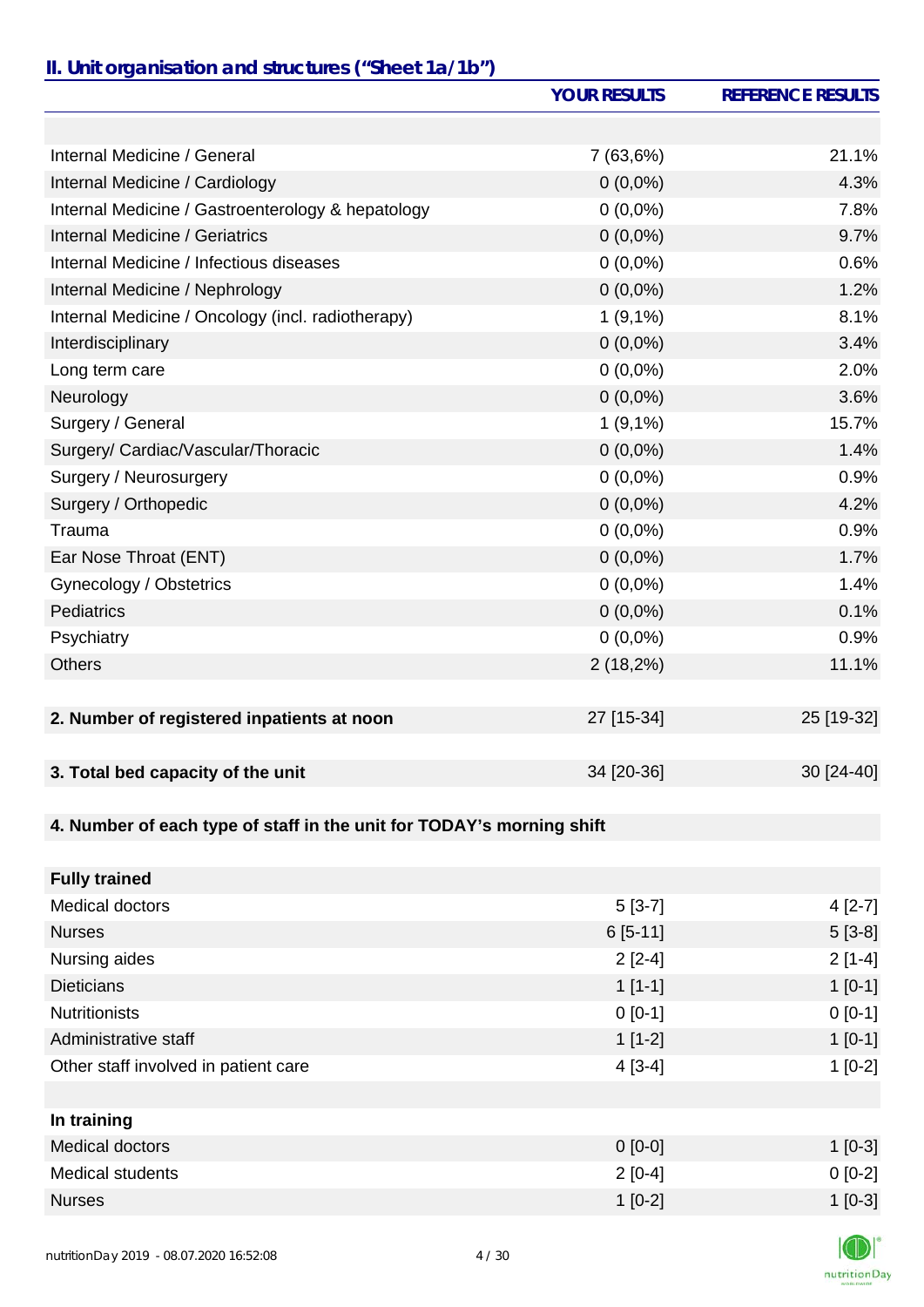| Nursing aides                                                                                       | $0 [0-0]$                    | $0[0-0]$         |
|-----------------------------------------------------------------------------------------------------|------------------------------|------------------|
| <b>Dieticians</b>                                                                                   | $0 [0-0]$                    | $0[0-0]$         |
| <b>Nutritionists</b>                                                                                | $0[0-0]$                     | $0[0-0]$         |
| Other staff involved in patient care                                                                | $0$ [0-0]                    | $0[0-0]$         |
|                                                                                                     |                              |                  |
| 5. Is there a nutrition support team in your hospital<br>available?                                 | 3 (33,3%) Yes                | 1018 (78,3%) Yes |
| 6. Does the unit have a nutrition care strategy?                                                    | 7 (77,8%) Yes                | 984 (75,7%) Yes  |
|                                                                                                     |                              |                  |
| 7. Is there a person in your unit responsible for<br>nutrition care?                                | 9 (100,0%) Yes               | 922 (70,9%) Yes  |
| 8. Is there a dietician, nutritionist or dietetic assistant<br>available for your unit?             | 9 (100,0%) Yes               | 1239 (90,8%) Yes |
|                                                                                                     |                              |                  |
| 9. Is specific staff responsible for providing feeding<br>assistance to patients during meal times? | 7 (77,8%) Yes                | 780 (60,0%) Yes  |
|                                                                                                     |                              |                  |
| 10. How do you MAINLY screen/monitor patients for<br>malnutrition?                                  |                              |                  |
| At admission                                                                                        |                              |                  |
| No routine screening                                                                                | $\qquad \qquad \blacksquare$ | 109 (7,6%)       |
| No fixed criteria                                                                                   |                              | 21(1,5%)         |
| Experience / visual assessment only                                                                 |                              | 102 (7,1%)       |
| Weighing / BMI only                                                                                 |                              | 201 (14,1%)      |
| Nutritional Risk Screening (NRS) 2002                                                               | 1 (9,1%) Yes                 | 462 (32,3%)      |
| <b>Malnutrition Universal Screening Tool (MUST)</b>                                                 |                              | 81(5,7%)         |
| Malnutrition Screening tool (MST)                                                                   | 7 (63,6%) Yes                | 115 (8,0%)       |
| <b>SNAQ</b>                                                                                         |                              | 13 (0,91%)       |
| Other formal tool                                                                                   | 1 (9,1%) Yes                 | 249 (17,4%)      |
| I do not know                                                                                       |                              | 11 (0,77%)       |
| Missing                                                                                             | $2(18,2\%)$                  | 66 (4,6%)        |
|                                                                                                     |                              |                  |
| <b>During hospital stay</b>                                                                         |                              |                  |
| No routine monitoring                                                                               | 1 (9,1%) Yes                 | 133 (9,3%)       |
| No fixed criteria                                                                                   | 2 (18,2%) Yes                | 118 (8,3%)       |
| Experience / visual assessment only                                                                 | 1 (9,1%) Yes                 | 235 (16,4%)      |
| Weighing / BMI only                                                                                 | 1 (9,1%) Yes                 | 471 (32,9%)      |
| Other formal tool                                                                                   | 4 (36,4%) Yes                | 375 (26,2%)      |
| I do not know                                                                                       |                              | 32(2,2%)         |
| Missing                                                                                             | $2(18,2\%)$                  | 66 (4,6%)        |
|                                                                                                     |                              |                  |
| 11a. Do you routinely use guidelines or standards for<br>nutrition care?                            | 9 (100,0%) Yes               | 1043 (82,1%) Yes |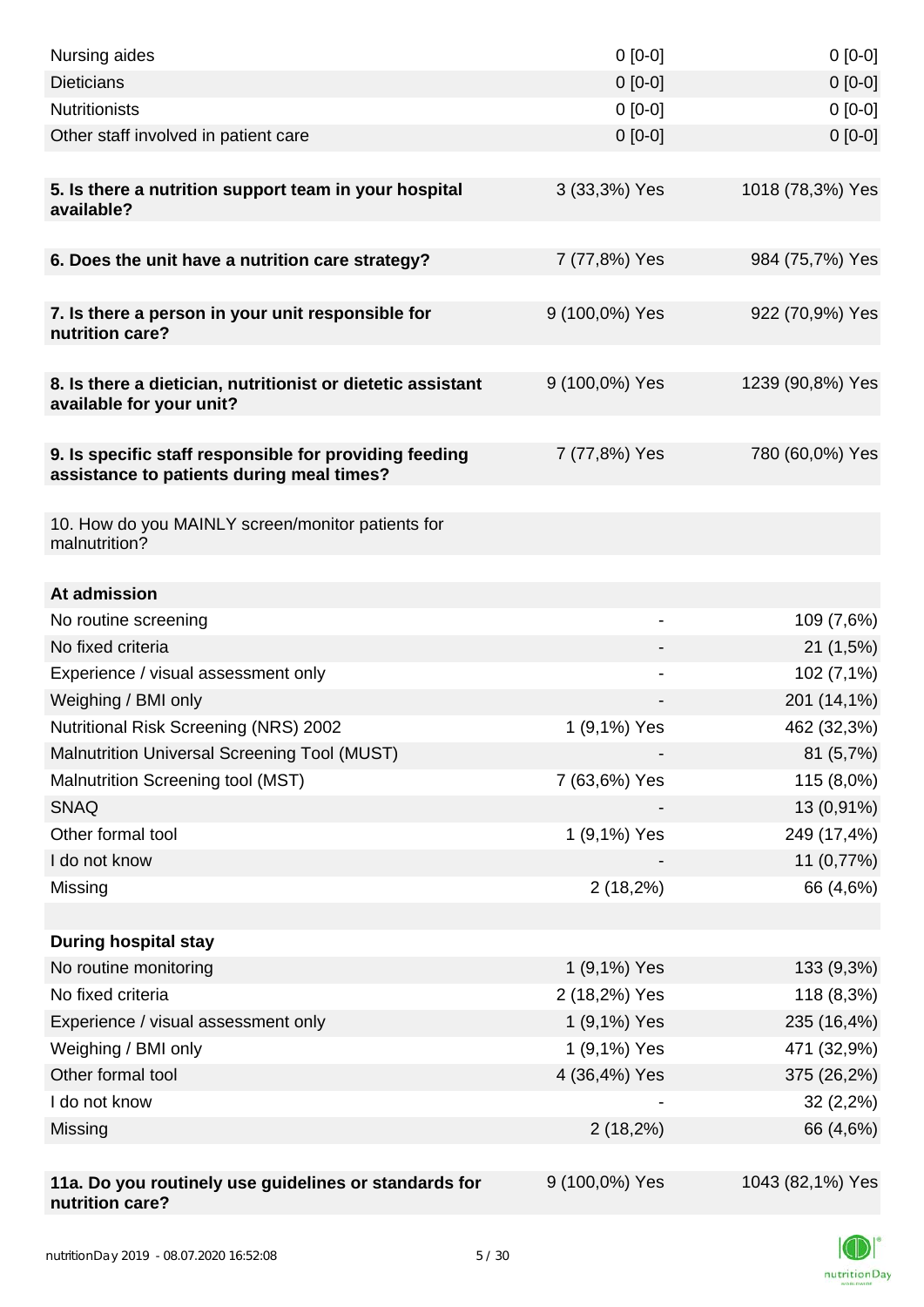| 11b. If yes, which one is mainly used?  |               |             |
|-----------------------------------------|---------------|-------------|
| International guidelines                |               | 257 (24,6%) |
| National guidelines                     | 5 (55,6%) Yes | 166 (15,9%) |
| Standards on hospital level             | 1 (11,1%) Yes | 378 (36,2%) |
| Standards on unit level                 |               | 65 (6,2%)   |
| Individual patient nutrition care plans | 3 (33,3%) Yes | 155 (14,9%) |
| Other                                   |               | $11(1,1\%)$ |
| Missing                                 |               | $11(1,1\%)$ |
|                                         |               |             |

# **12. What is routinely done in your unit for given patient groups?**

| At risk                                                    |               |             |
|------------------------------------------------------------|---------------|-------------|
| Watchful waiting                                           | 2 (18,2%) Yes | 399 (27,9%) |
| Discuss nutrition care activities during ward rounds       | 4 (36,4%) Yes | 614 (42,9%) |
| Develop an individual nutrition care plan                  | 8 (72,7%) Yes | 720 (50,3%) |
| Initiate treatment / nutrition intervention                | 7 (63,6%) Yes | 820 (57,3%) |
| Consult a nutrition expert (dietician, nutritionist, etc.) | 9 (81,8%) Yes | 828 (57,9%) |
| Consult a medical professional                             | 2 (18,2%) Yes | 505 (35,3%) |
| Calculate energy requirements                              | 7 (63,6%) Yes | 652 (45,6%) |
| Calculate protein requirements                             | 7 (63,6%) Yes | 630 (44,1%) |
|                                                            |               |             |
| <b>Malnourished</b>                                        |               |             |
| Watchful waiting                                           |               | 280 (19,6%) |
| Discuss nutrition care activities during ward rounds       | 5 (45,5%) Yes | 675 (47,2%) |
| Develop an individual nutrition care plan                  | 8 (72,7%) Yes | 792 (55,4%) |
| Initiate treatment / nutrition intervention                | 7 (63,6%) Yes | 884 (61,8%) |
| Consult a nutrition expert (dietician, nutritionist, etc.) | 9 (81,8%) Yes | 823 (57,6%) |
| Consult a medical professional                             | 5 (45,5%) Yes | 579 (40,5%) |
| Calculate energy requirements                              | 7 (63,6%) Yes | 763 (53,4%) |
| Calculate protein requirements                             | 7 (63,6%) Yes | 745 (52,1%) |
|                                                            |               |             |
| <b>Every patient</b>                                       |               |             |
| Watchful waiting                                           | 3 (27,3%) Yes | 700 (49,0%) |
| Discuss nutrition care activities during ward rounds       | 4 (36,4%) Yes | 358 (25,0%) |
| Develop an individual nutrition care plan                  | 1 (9,1%) Yes  | 250 (17,5%) |
| Initiate treatment / nutrition intervention                | 1 (9,1%) Yes  | 197 (13,8%) |
| Consult a nutrition expert (dietician, nutritionist, etc.) |               | 264 (18,5%) |
| Consult a medical professional                             | 3 (27,3%) Yes | 307 (21,5%) |
| Calculate energy requirements                              | 1 (9,1%) Yes  | 186 (13,0%) |
| Calculate protein requirements                             | 1 (9,1%) Yes  | 168 (11,7%) |
|                                                            |               |             |
| <b>Never</b>                                               |               |             |
| Watchful waiting                                           | 3 (27,3%) Yes | 105 (7,3%)  |

 $\Box$ nutritionDay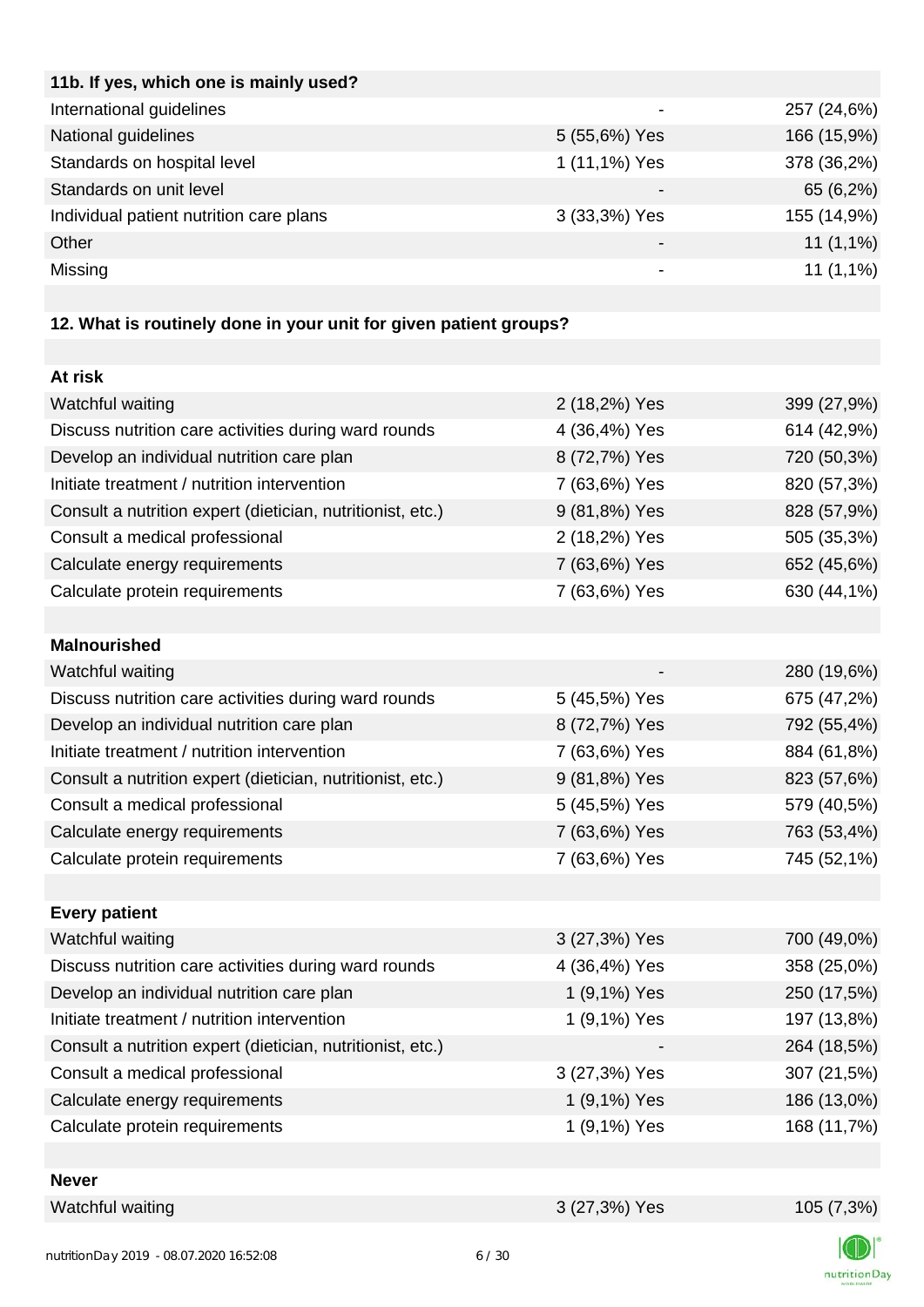| Discuss nutrition care activities during ward rounds               |               | 77 (5,4%)    |
|--------------------------------------------------------------------|---------------|--------------|
| Develop an individual nutrition care plan                          |               | 62 (4,3%)    |
| Initiate treatment / nutrition intervention                        |               | 19 (1,3%)    |
| Consult a nutrition expert (dietician, nutritionist, etc.)         |               | 20 (1,4%)    |
| Consult a medical professional                                     |               | 146 (10,2%)  |
| Calculate energy requirements                                      |               | 141 (9,9%)   |
| Calculate protein requirements                                     | -             | 165 (11,5%)  |
|                                                                    |               |              |
| I do not know                                                      |               |              |
| Watchful waiting                                                   | 1 (9,1%) Yes  | 71 (5,0%)    |
| Discuss nutrition care activities during ward rounds               |               | 54 (3,8%)    |
| Develop an individual nutrition care plan                          |               | 41 (2,9%)    |
| Initiate treatment / nutrition intervention                        |               | 34 (2,4%)    |
| Consult a nutrition expert (dietician, nutritionist, etc.)         |               | 33 (2,3%)    |
| Consult a medical professional                                     | 1 (9,1%) Yes  | 86 (6,0%)    |
| Calculate energy requirements                                      |               | 65 (4,5%)    |
| Calculate protein requirements                                     |               | 71 (5,0%)    |
|                                                                    |               |              |
| 13. When do you routinely weigh your patients?                     |               |              |
| at admission                                                       | 9 (81,8%) Yes | 928 (64,9%)  |
| Within 24 hours                                                    | 2 (18,2%) Yes | 210 (14,7%)  |
| Within 48 hours                                                    | 2 (18,2%) Yes | 79 (5,5%)    |
| Within 72 hours                                                    | 1 (9,1%) Yes  | 39 (2,7%)    |
| Every week                                                         | 1 (9,1%) Yes  | 627 (43,8%)  |
| Occasionally                                                       |               | 158 (11,0%)  |
| When requested                                                     | 4 (36,4%) Yes | 728 (50,9%)  |
| At discharge                                                       |               | 67 (4,7%)    |
| Never                                                              |               | $17(1,2\%)$  |
| I do not know                                                      |               | 6(0,42%)     |
| No answer given                                                    | 3(16,7%)      | 69 (4,8%)    |
|                                                                    |               |              |
| 14. What do you do to support adequate food intake of patients?    |               |              |
| Offer additional meals or in between snacks                        | 9 (81,8%) Yes | 1096 (76,6%) |
| Offer meal choices                                                 | 9 (81,8%) Yes | 1055 (73,8%) |
| Offer different portion sizes                                      | 7 (63,6%) Yes | 934 (65,3%)  |
| Consider food presentation                                         | 6 (54,5%) Yes | 502 (35,1%)  |
| Change food texture/consistency as needed                          | 9 (81,8%) Yes | 1175 (82,2%) |
| Consider patient problems with eating and drinking                 | 9 (81,8%) Yes | 1166 (81,5%) |
| Ensure that mealtimes are undisturbed/protected<br>mealtime policy | 1 (9,1%) Yes  | 324 (22,7%)  |
| Promote positive eating environment                                | 3 (27,3%) Yes | 419 (29,3%)  |
| Consider cultural/religious preferences                            | 8 (72,7%) Yes | 903 (63,1%)  |
| Consider patient allergies / intolerances                          | 9 (81,8%) Yes | 1045 (73,1%) |
| Other                                                              |               | 103 (7,2%)   |

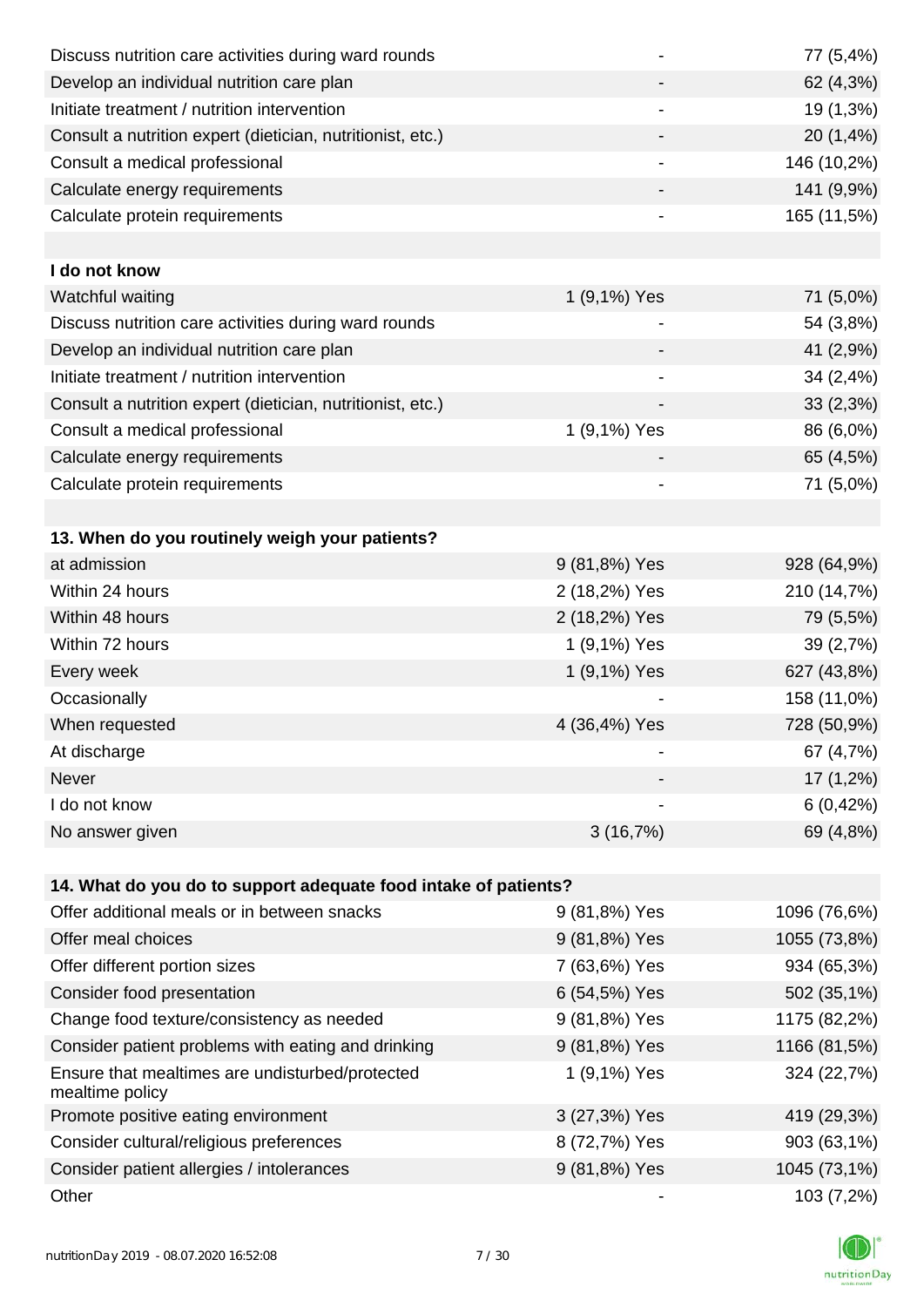| I do not know                                                                        |               | 26 (1,8%)       |
|--------------------------------------------------------------------------------------|---------------|-----------------|
| No answer given                                                                      | $2(18,2\%)$   | 67 (4,7%)       |
| 15. Which nutrition-related standards or routine activities exist in your unit?      |               |                 |
| Nutrition training is available                                                      | 7 (63,6%) Yes | 821 (57,4%)     |
| Reporting of nutrition related information to hospital<br>managers                   | 7 (63,6%) Yes | 608 (42,5%)     |
| Quality indicators are recorded and reported to national<br>or regional level        | 4 (36,4%) Yes | 448 (31,3%)     |
| Quality indicators are used for internal benchmarking                                | 8 (72,7%) Yes | 513 (35,9%)     |
| Patient feedback about food and food service is collected<br>using a questionnaire   | 9 (81,8%) Yes | 884 (61,8%)     |
| None                                                                                 |               | 41 (2,9%)       |
| I do not know                                                                        |               | 61 (4,3%)       |
| No answer given                                                                      | $2(18,2\%)$   | 151 (10,6%)     |
|                                                                                      |               |                 |
| 16. At admission what is asked and documented?                                       |               |                 |
| Change in weight                                                                     | 9 (81,8%) Yes | 1104 (77,2%)    |
| Eating habits/difficulties                                                           | 8 (72,7%) Yes | 1041 (72,8%)    |
| Nutrition before admission                                                           | 7 (63,6%) Yes | 823 (57,6%)     |
| None                                                                                 |               | 18 (1,3%)       |
| I do not know                                                                        |               | 33(2,3%)        |
| No answer given                                                                      | $2(18,2\%)$   | 153 (10,7%)     |
|                                                                                      |               |                 |
| 17. On what forms is there a specific part about eating, nutrition or malnutrition?  |               |                 |
|                                                                                      |               |                 |
| a. Patient Record has a section for                                                  |               |                 |
| indicating if the patient is malnourished or at risk of<br>malnutrition              | 9 (81,8%) Yes | 1037 (72,5%)    |
| nutrition treatment                                                                  | 9 (81,8%) Yes | 837 (58,5%)     |
| None                                                                                 |               | 65 (4,5%)       |
| I do not know                                                                        |               | 42 (2,9%)       |
|                                                                                      |               |                 |
| b. Discharge Letter                                                                  |               |                 |
| summarizes nutrition treatment received during stay                                  | 4 (36,4%) Yes | 592 (41,4%)     |
| makes future nutrition-related recommendations                                       | 7 (63,6%) Yes | 816 (57,1%)     |
| None                                                                                 | 1 (9,1%) Yes  | 137 (9,6%)      |
| I do not know                                                                        | 1 (9,1%) Yes  | 128 (9,0%)      |
|                                                                                      |               |                 |
| 18. Do you provide brochures about malnutrition to<br>at risk/malnourished patients? | 4 (50,0%) Yes | 519 (45,2%) Yes |
| 19. Who filled in this sheet?                                                        |               |                 |
| <b>Head staff</b>                                                                    |               | 411 (28,7%)     |
| Dietician                                                                            | 9 (81,8%) Yes | 717 (50,1%)     |
| <b>Nurse</b>                                                                         |               |                 |
|                                                                                      |               | 388 (27,1%)     |
|                                                                                      |               | $\blacksquare$  |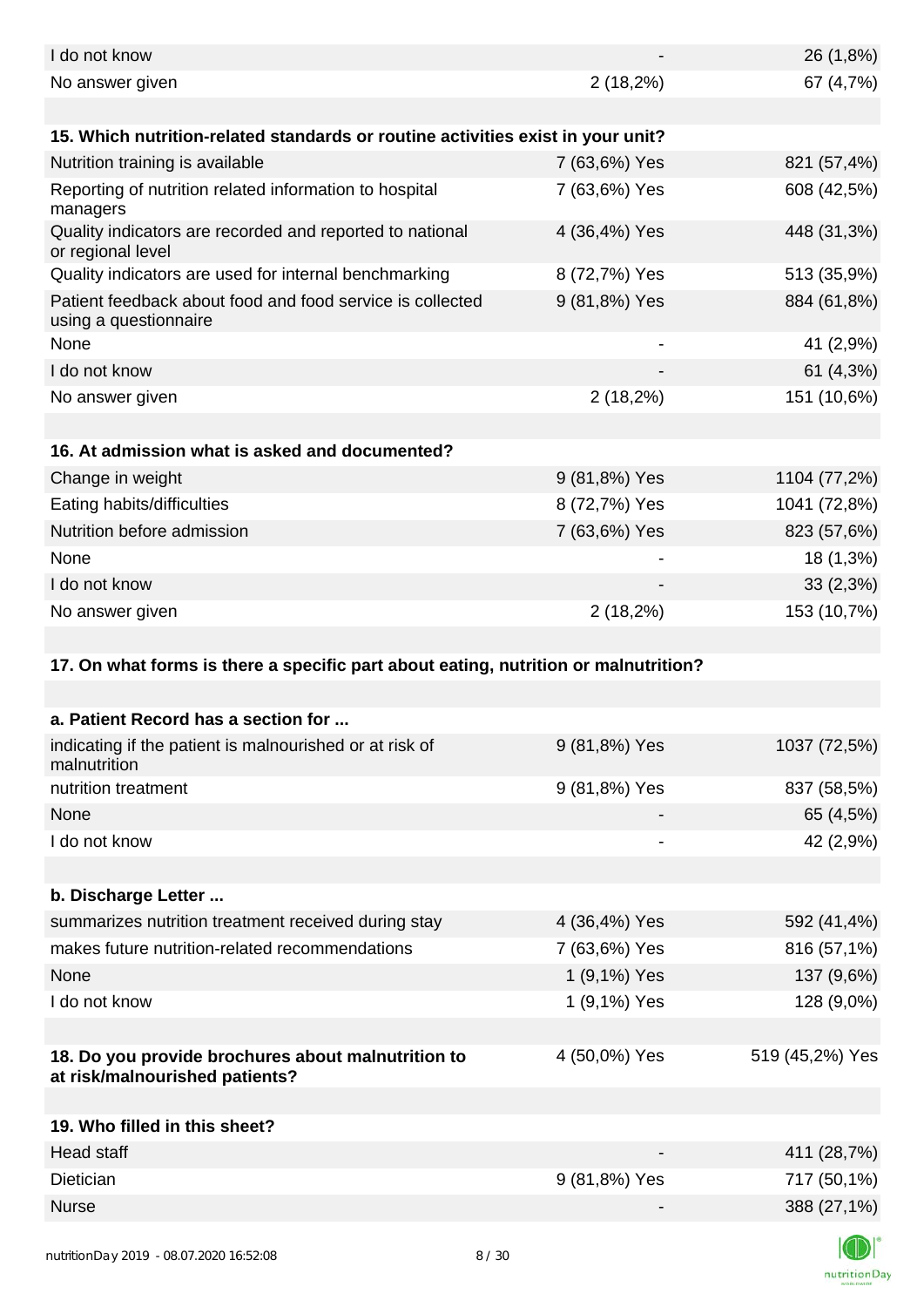| Physician            | $\overline{\phantom{0}}$ | 175 (12,2%) |
|----------------------|--------------------------|-------------|
| Administrative staff |                          | 13 (0,91%)  |
| Other                | $\overline{\phantom{0}}$ | 71 (5,0%)   |
| None                 | $\overline{\phantom{0}}$ |             |
| I do not know        | $\overline{\phantom{a}}$ | $15(1,0\%)$ |

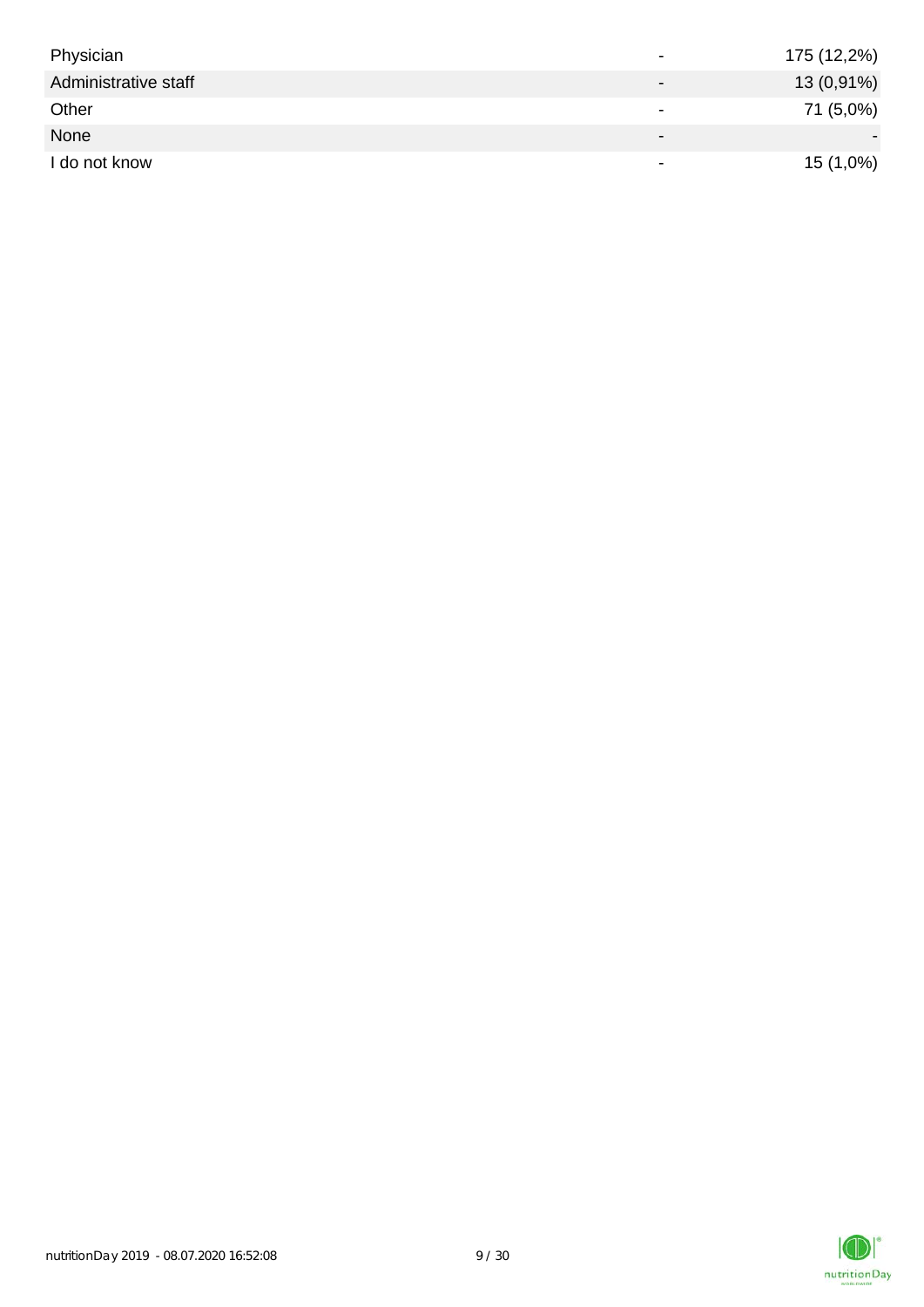|                                                                                         | <b>YOUR RESULTS</b> | <b>REFERENCE RESULTS</b> |
|-----------------------------------------------------------------------------------------|---------------------|--------------------------|
|                                                                                         |                     |                          |
| Total                                                                                   | 126                 | 27195                    |
| Age                                                                                     | 66 [53-75]          | 67 [53-78]               |
| Female                                                                                  | 62 (49,2%)          | 13525 (49,7%)            |
| Weight                                                                                  | $85,7 \pm 30,1$     | $69,9+18,9$              |
| Height                                                                                  | 168±11              | $165 \pm 10$             |
| <b>BMI</b>                                                                              | $29,8+9,6$          | $25,5+5,9$               |
|                                                                                         |                     |                          |
| 1. This hospital admission was                                                          |                     |                          |
| planned                                                                                 | 15 (11,9%)          | 9881 (36,3%)             |
| an emergency                                                                            | 98 (77,8%)          | 14977 (55,1%)            |
| I do not know                                                                           | 13 (10,3%)          | 2337 (8,6%)              |
| No answer given                                                                         |                     |                          |
|                                                                                         |                     |                          |
| 2a. Diagnosis at admission                                                              |                     |                          |
| 0100 Infectious and parasitic diseases                                                  | 14 (11,1%)          | 2442 (9,0%)              |
| 0200 Neoplasms                                                                          | 17 (13,5%)          | 4873 (17,9%)             |
| 0300 Blood and bloodforming organs and the immune<br>mechanism                          | $8(6,3\%)$          | 1724 (6,3%)              |
| 0400 Endocrine, nutritional and metabolic diseases                                      | $9(7,1\%)$          | 3266 (12,0%)             |
| 0500 Mental health                                                                      | $9(7,1\%)$          | 1218 (4,5%)              |
| 0600 Nervous system                                                                     | 3(2,4%)             | 2493 (9,2%)              |
| 0700 Eye and adnexa                                                                     |                     | 339 (1,2%)               |
| 0800 Ear and mastoid process                                                            | 1(0,79%)            | 172 (0,63%)              |
| 0900 Circulatory system                                                                 | 22 (17,5%)          | 5629 (20,7%)             |
| 1000 Respiratory system                                                                 | 23 (18,3%)          | 4217 (15,5%)             |
| 1100 Digestive system                                                                   | 24 (19,0%)          | 6840 (25,2%)             |
| 1200 Skin and subcutaneous tissue                                                       | 10 (7,9%)           | 1244 (4,6%)              |
| 1300 Musculoskeletal system and connective tissue                                       | $9(7,1\%)$          | 4246 (15,6%)             |
| 1400 Genitourinary system                                                               | 7(5,6%)             | 2809 (10,3%)             |
| 1500 Pregnancy, childbirth and the puerperium                                           |                     | 222 (0,82%)              |
| 1600 Conditions originating in the perinatal period                                     |                     | 36 (0,13%)               |
| 1700 Congenital/chromosomal abnormalities                                               |                     | 52 (0,19%)               |
| 1800 Symptoms, signs, abnormal clinical/lab findings                                    | 28 (22,2%)          | 1319 (4,9%)              |
| 1900 Injury, poisoning                                                                  | 7(5,6%)             | 724 (2,7%)               |
| 2000 External causes of morbidity and mortality (e.g.<br>transport accidents, assaults) | 2(1,6%)             | 671 (2,5%)               |
| 2100 Factors influencing health status and contact with<br>health services              | 3(2,4%)             | 990 (3,6%)               |
| No answer given                                                                         |                     |                          |

**3. Which conditions/comorbidities does this patient have?**

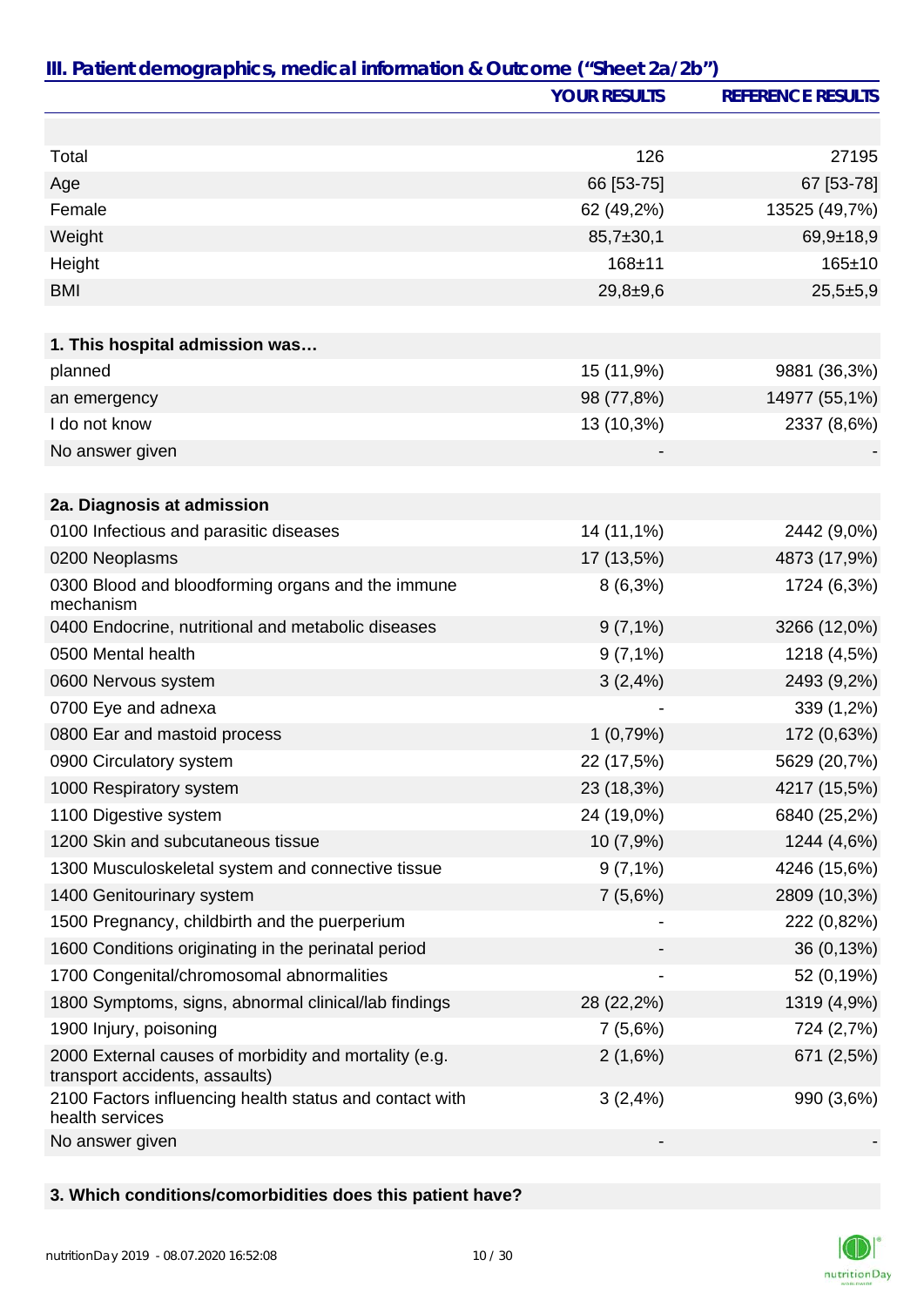| Cardiac insufficiency                                | 43 (38,1%)  | 5264 (21,3%)  |
|------------------------------------------------------|-------------|---------------|
| Myocardial infarction                                | $9(8,0\%)$  | 1338 (5,5%)   |
| Chronic lung disease                                 | 31 (27,4%)  | 3466 (14,1%)  |
| Cerebral vascular disease                            | 13 (11,5%)  | 2274 (9,3%)   |
| Peripheral vascular disease                          | $7(6,2\%)$  | 2842 (11,6%)  |
| Chronic liver disease                                | $8(7,1\%)$  | 1477 (6,1%)   |
| Chronic kidney disease                               | 21 (18,3%)  | 2817 (11,6%)  |
| <b>Diabetes</b>                                      | 42 (36,2%)  | 5968 (24,2%)  |
| Cancer                                               | 31 (24,8%)  | 5709 (23,2%)  |
| Infection                                            | 20 (17,7%)  | 3578 (14,6%)  |
| Dementia                                             | 4(3,5%)     | 1229 (5,1%)   |
| Major depressive disorder                            | 24 (21,1%)  | 1233 (5,1%)   |
| Other chronic mental disorder                        | 20 (18,2%)  | 1229 (5,1%)   |
| Other chronic disease                                | 51 (44,7%)  | 6369 (25,9%)  |
| None                                                 | 11 $(8,7%)$ | 4869 (17,9%)  |
|                                                      |             |               |
| 4a. Previous operation during this hospital stay     |             |               |
| Yes, planned                                         | $9(7,1\%)$  | 5304 (19,5%)  |
| Yes, acute                                           | 15 (11,9%)  | 1634 (6,0%)   |
| <b>No</b>                                            | 94 (74,6%)  | 17917 (65,9%) |
| I do not know                                        | 1(0,79%)    | 313 (1,2%)    |
| Missing                                              | 7(5,6%)     | 2027 (7,5%)   |
|                                                      |             |               |
| Days since operation                                 | $2[1-4]$    | $3[1-11]$     |
|                                                      |             |               |
| 4b. Planned operation during this hospital stay      |             |               |
| Yes, today or tomorrow                               | 3(2,4%)     | 1998 (7,3%)   |
| Yes, later                                           | 1(0,79%)    | 1411 (5,2%)   |
| No                                                   | 119 (94,4%) | 19908 (73,2%) |
| I do not know                                        |             | 1082 (4,0%)   |
| Missing                                              | 3(2,4%)     | 2796 (10,3%)  |
|                                                      |             |               |
| 5. Previous ICU admission during this hospital stay? | 12 (9,5%)   | 2731 (10,6%)  |
| (Yes)                                                |             |               |
|                                                      |             |               |
| 6. Is this patient terminally ill?                   | 6(4,8%)     | 1729 (6,4%)   |
|                                                      |             |               |
| 7. Fluid status                                      |             |               |
| Normal                                               | 78 (61,9%)  | 20820 (76,6%) |
| Overloaded                                           | 13 (10,3%)  | 1466 (5,4%)   |
| Dehydrated                                           | $8(6,3\%)$  | 1298 (4,8%)   |
| I do not know                                        | 27 (21,4%)  | 3611 (13,3%)  |
| Missing                                              |             |               |

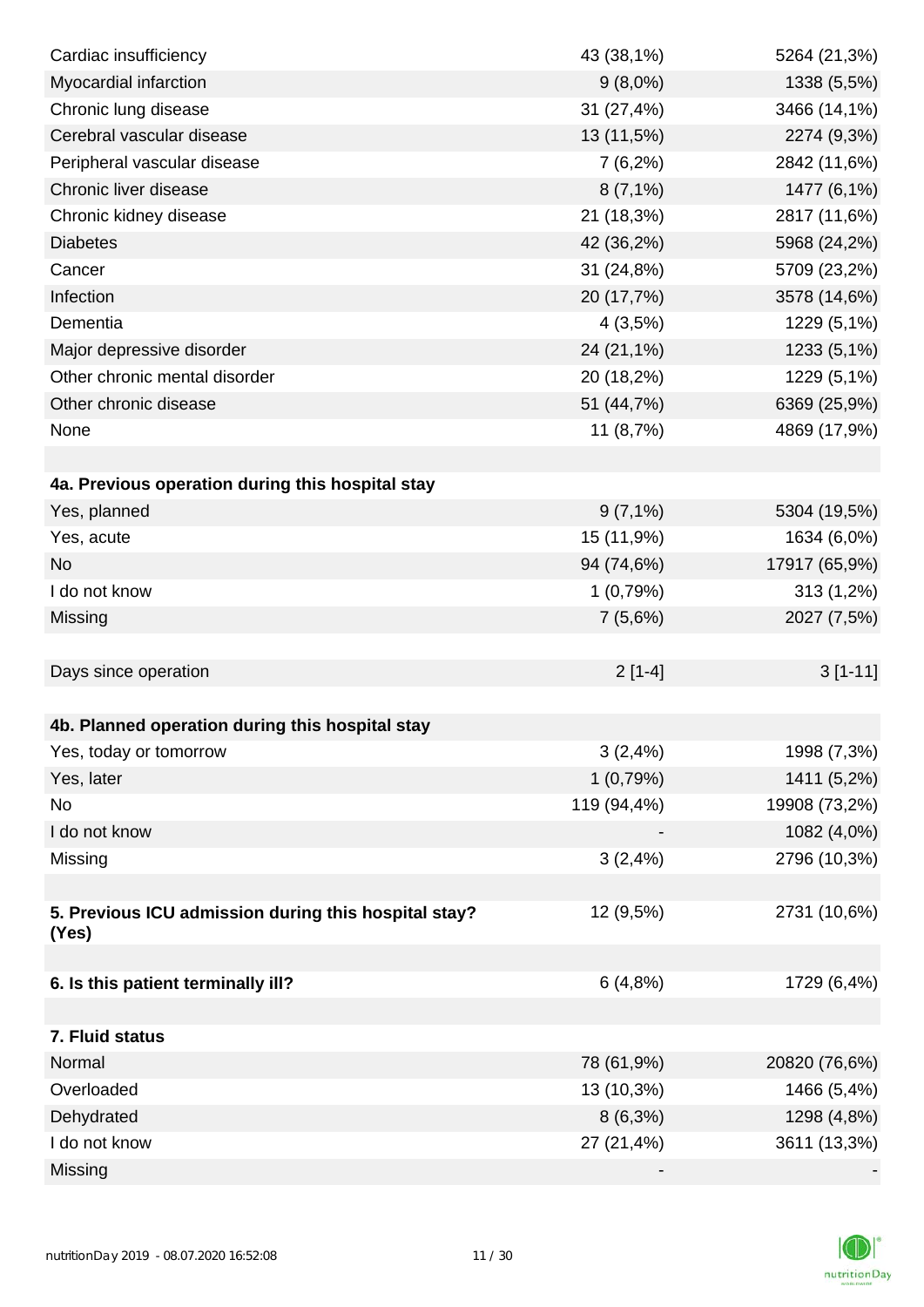| 8. Number of different medications planned                                               |             |               |
|------------------------------------------------------------------------------------------|-------------|---------------|
| Oral                                                                                     | $6[4-9]$    | $5[2-8]$      |
| Other                                                                                    | $2[1-4]$    | $2[1-4]$      |
|                                                                                          |             |               |
| 9. Was this patient identified as malnourished or at risk of malnutrition?               |             |               |
| Malnourished                                                                             | $8(6,3\%)$  | 3264 (12,0%)  |
| At risk                                                                                  | 18 (14,3%)  | 4856 (17,9%)  |
| <b>No</b>                                                                                | 85 (67,5%)  | 16820 (61,8%) |
| I do not know                                                                            | 15 (11,9%)  | 2255 (8,3%)   |
| Missing                                                                                  |             |               |
|                                                                                          |             |               |
| 10. IV Fluids                                                                            |             |               |
| Electrolyte solution (NaCl, Ringers lactate, etc)                                        | 43 (34,1%)  | 9496 (34,9%)  |
| 5% Glucose solution                                                                      | 11 (8,7%)   | 2615 (9,6%)   |
|                                                                                          |             |               |
| 11. Number of ONS drinks planned                                                         | $0 [0-0]$   | $0[0-0]$      |
|                                                                                          |             |               |
| 12. Nutrition intake                                                                     |             |               |
| Regular hospital food                                                                    | 72 (57,1%)  | 15788 (58,1%) |
| Fortified/enriched hospital food                                                         | 1(0,79%)    | 3133 (11,5%)  |
| Protein/energy supplement (e.g. ONS drinks)                                              | 15 (11,9%)  | 4012 (14,8%)  |
| <b>Enteral nutrition</b>                                                                 | 1(0,79%)    | 1315 (4,8%)   |
| Parenteral nutrition                                                                     | 1(0,79%)    | 1286 (4,7%)   |
| Special diet                                                                             | 66 (52,4%)  | 8834 (32,5%)  |
| None                                                                                     | 10 (7,9%)   | 1283 (4,7%)   |
|                                                                                          |             |               |
| 13a. All lines and Tubes                                                                 |             |               |
| <b>Central Venous</b>                                                                    | $8(6,3\%)$  | 2360 (9,2%)   |
| Peripheral venous access                                                                 | 95 (75,4%)  | 12501 (48,7%) |
| Nasogastric                                                                              | 3(2,4%)     | 680 (2,6%)    |
| Nasojejunal                                                                              |             | 135 (0,53%)   |
| Nasoduadenal                                                                             |             | 99 (0,39%)    |
| Enterostoma                                                                              | 1(0,79%)    | 126 (0,49%)   |
| Percutaneous endoscopy/surgical gastrostomy                                              | 1(0,79%)    | 234 (0,91%)   |
| Percutaneous endoscopy/surgical jejunostomy                                              |             | 95 (0,37%)    |
| None                                                                                     | 28 (22,2%)  | 12303 (45,2%) |
|                                                                                          |             |               |
| 13b. Were there complications with nutrition related lines<br>and tubes since admission? |             |               |
| Yes, previously                                                                          | 1(0,79%)    | 362 (1,3%)    |
| Yes, ongoing                                                                             | 1(0,79%)    | 227 (0,83%)   |
| <b>No</b>                                                                                | 111 (88,1%) | 21227 (78,1%) |
| I do not know                                                                            | 10 (7,9%)   | 2312 (8,5%)   |
| Missing                                                                                  | 3(2,4%)     | 3067 (11,3%)  |

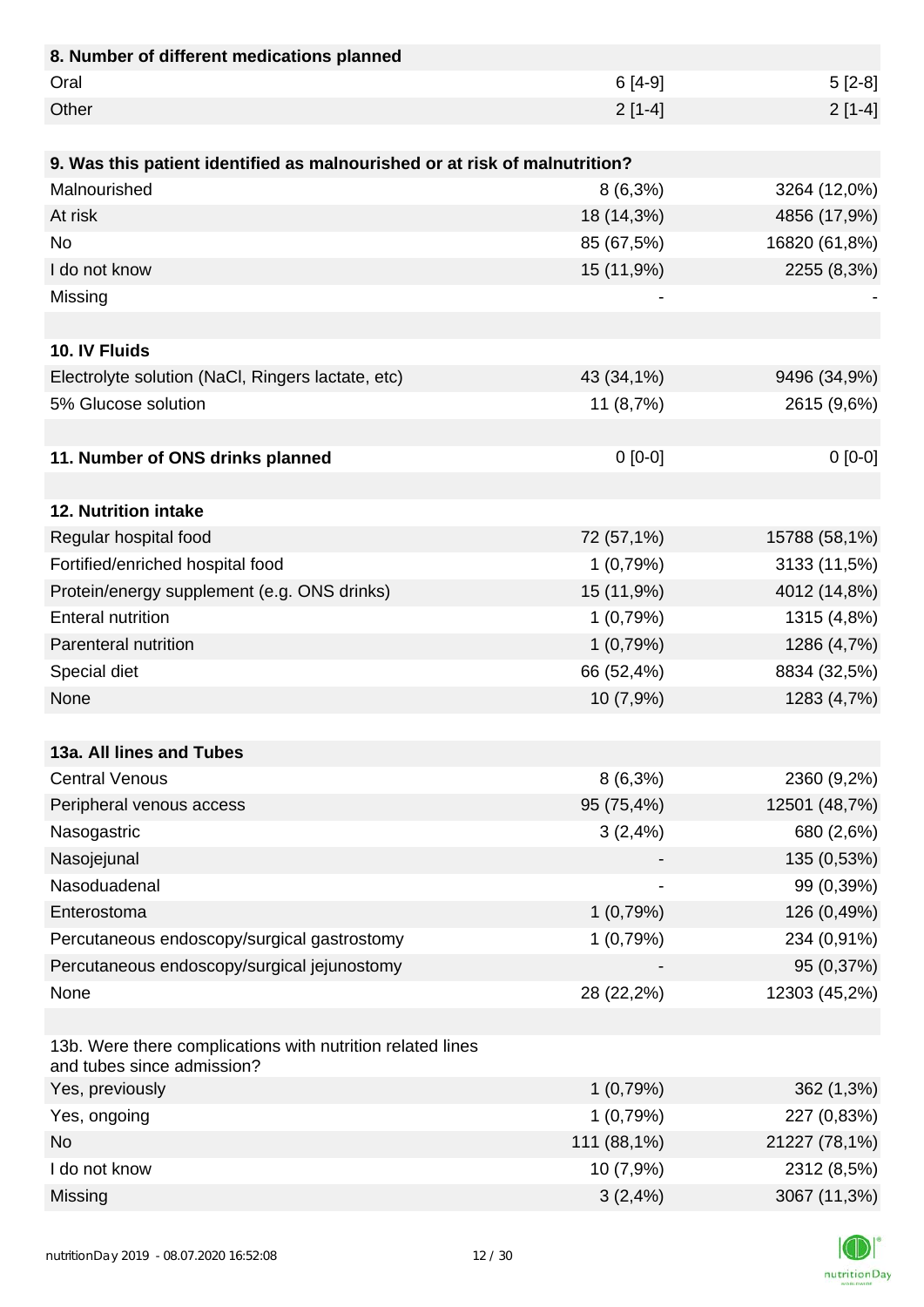| 14. Please indicate if any of the following was done for this patient since admission |             |               |
|---------------------------------------------------------------------------------------|-------------|---------------|
| Energy requirements were determined                                                   | 55 (43,7%)  | 9593 (37,3%)  |
| Protein requirements were determined                                                  | 55 (43,7%)  | 8543 (33,3%)  |
| Food/Nutrition intake was recorded in the patient record                              | 75 (59,5%)  | 11079 (43,1%) |
| Nutrition treatment plan was developed                                                | 60 (47,6%)  | 9042 (35,2%)  |
| Nutrition expert was consulted                                                        | 53 (42,1%)  | 9313 (36,3%)  |
| Malnutrition status is recorded in the patient record                                 | 39 (31,0%)  | 8238 (32,1%)  |
| None                                                                                  |             |               |
|                                                                                       |             |               |
| 15a. Energy goal                                                                      |             |               |
| $< 500$ kcal                                                                          | 3(2,4%)     | 1046 (3,8%)   |
| 500-999 kcal                                                                          |             | 269 (0,99%)   |
| 1000-1499 kcal                                                                        | $12(9,5\%)$ | 2400 (8,8%)   |
| 1500-1999 kcal                                                                        | 39 (31,0%)  | 8218 (30,2%)  |
| >=2000 kcal                                                                           | 17 (13,5%)  | 2704 (9,9%)   |
| Not determined                                                                        | 50 (39,7%)  | 8749 (32,2%)  |
| I do not know                                                                         | $5(4,0\%)$  | 2265 (8,3%)   |
| Missing                                                                               |             | 1544 (5,7%)   |
|                                                                                       |             |               |
| 15b. Energy intake                                                                    |             |               |
| $< 500$ kcal                                                                          | 18 (14,3%)  | 1697 (6,2%)   |
| 500-999 kcal                                                                          | 7(5,6%)     | 1257 (4,6%)   |
| 1000-1499 kcal                                                                        | $8(6,3\%)$  | 3424 (12,6%)  |
| 1500-1999 kcal                                                                        | 20 (15,9%)  | 5999 (22,1%)  |
| >=2000 kcal                                                                           | 10 (7,9%)   | 1448 (5,3%)   |
| Not determined                                                                        | 45 (35,7%)  | 8533 (31,4%)  |
| I do not know                                                                         | 18 (14,3%)  | 3276 (12,0%)  |
| Missing                                                                               |             | 1561 (5,7%)   |
|                                                                                       |             |               |
| 16. Since admission, this patient's health status has                                 |             |               |
| Improved                                                                              | 71 (56,3%)  | 12837 (47,2%) |
| Deteriorated                                                                          | 4(3,2%)     | 1433 (5,3%)   |
| Remained the same                                                                     | 26 (20,6%)  | 7057 (25,9%)  |
| This patient has just been admitted                                                   | 11 (8,7%)   | 1699 (6,2%)   |
| I do not know                                                                         | 14 (11,1%)  | 2663 (9,8%)   |
| Missing                                                                               |             | 1506 (5,5%)   |
|                                                                                       |             |               |
| Length of hospital stay (days)                                                        | $5[3-8]$    | 12 [6-23]     |
|                                                                                       |             |               |
| <b>Outcome Code</b>                                                                   |             |               |
| 1= Still in the hospital                                                              | $4(3,2\%)$  | 2601 (9,6%)   |
| 2= Transferred to another hospital                                                    |             | 571 (2,1%)    |
| 3= Transferred to long term care                                                      | $9(7,1\%)$  | 1107 (4,1%)   |
| 00.07.3030.14.53.00                                                                   |             |               |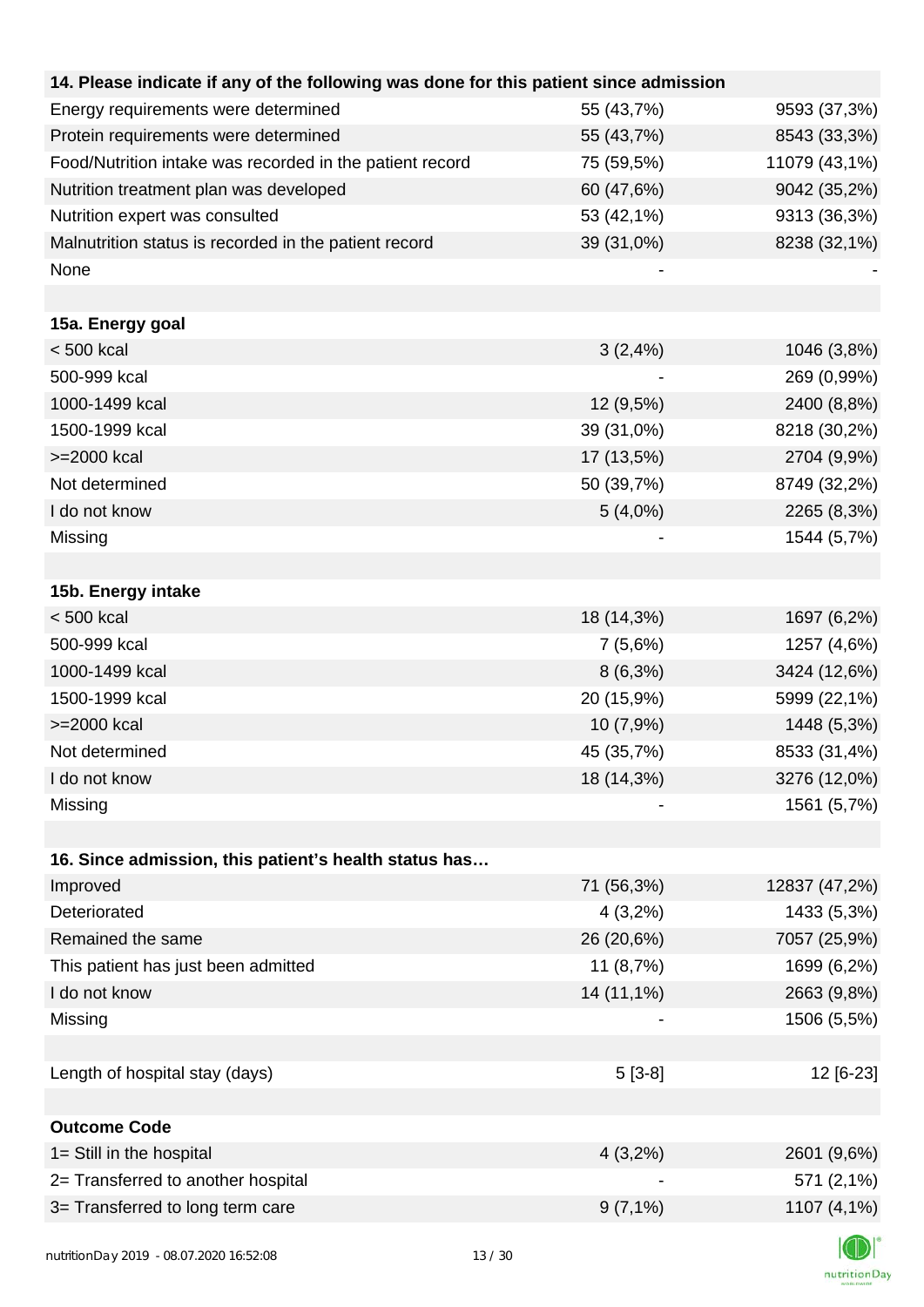| 4= Rehabilitation                    | 11 (8,7%)  | 1222 (4,5%)   |
|--------------------------------------|------------|---------------|
| 5= Discharged home                   | 81 (64,3%) | 20149 (74,1%) |
| $6 = Death$                          | 1(0,79%)   | 845 (3,1%)    |
| $7 =$ Others                         | 1(0,79%)   | 507 (1,9%)    |
| Missing                              | 19 (15,1%) | 193 (0,71%)   |
|                                      |            |               |
| Readmitted since ND                  |            |               |
| $1 = No$                             | 76 (74,5%) | 18115 (75,8%) |
| 2= Yes, same hospital planned        | 4(3,9%)    | 1637 (6,9%)   |
| 3= Yes, same hospital unplanned      | 20 (19,6%) | 1465 (6,1%)   |
| 4= Yes, different hospital planned   | $2(2,0\%)$ | 112 (0,47%)   |
| 5= Yes, different hospital unplanned | $2(2,0\%)$ | 112 (0,47%)   |
| 6= Unknown                           |            | 796 (3,3%)    |
| Missing                              |            | 1597 (6,7%)   |

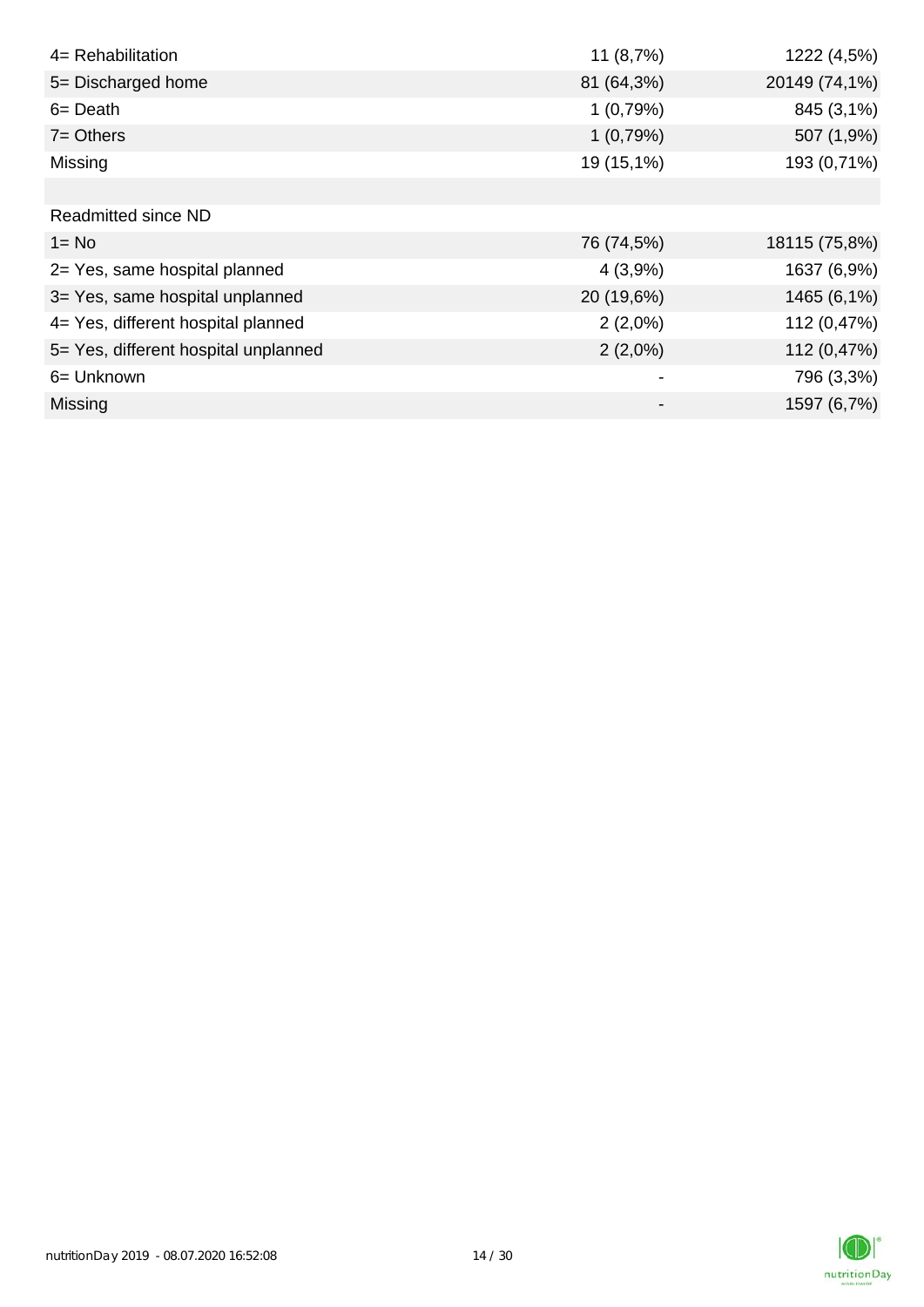| IV. Patient's perspective: Medical history, nutrition status & intake today ("Sheet 3a/3b") |                     |                          |
|---------------------------------------------------------------------------------------------|---------------------|--------------------------|
|                                                                                             | <b>YOUR RESULTS</b> | <b>REFERENCE RESULTS</b> |
|                                                                                             |                     |                          |
| 1. What are your typical dietary habits?                                                    |                     |                          |
| No special dietary habits                                                                   | 85 (68,5%)          | 17526 (66,5%)            |
| I am vegetarian                                                                             | 2(1,6%)             | 510 (1,9%)               |
| I adhee to a vegan diet                                                                     |                     | 193 (0,73%)              |
| I eat gluten-free diet                                                                      | 2(1,6%)             | 244 (0,93%)              |
| I avoid added sugars                                                                        | 17 (13,7%)          | 3934 (14,9%)             |
| I avoid carbohydrates                                                                       | 8(6,5%)             | 1502 (5,7%)              |
| I eat a low fat-diet                                                                        | $4(3,2\%)$          | 2899 (11,0%)             |
| I am lactose intolerant                                                                     | 6(4,8%)             | 946 (3,6%)               |
| Other special diet due to intolerances/allergies                                            | 3(2,4%)             | 469 (1,8%)               |
| Other                                                                                       | 12 (9,7%)           | 1854 (7,0%)              |
| No answer given                                                                             | $1(0,81\%)$         | 1891 (7,2%)              |
|                                                                                             |                     |                          |
| 2. Where did you live before your current hospital admission?                               |                     |                          |
| At home                                                                                     | 109 (87,9%)         | 22025 (83,6%)            |
| In a nursing home or other live-in facility                                                 | 9(7,3%)             | 836 (3,2%)               |
| I was transferred from another hospital                                                     | $1(0,81\%)$         | 1411 (5,4%)              |
| Other                                                                                       | $5(4,0\%)$          | 374 (1,4%)               |
| Missing                                                                                     |                     | 1694 (6,4%)              |
|                                                                                             |                     |                          |
| 3. In general, are you able to walk?                                                        |                     |                          |
| Yes                                                                                         | 75 (60,5%)          | 16014 (60,8%)            |
| Yes, with someone's help                                                                    | 8(6,5%)             | 2580 (9,8%)              |
| Yes, independently using a cane, walker, or crutches                                        | 27 (21,8%)          | 3466 (13,2%)             |
| No, I have a wheelchair                                                                     | $9(7,3\%)$          | 1033 (3,9%)              |
| No, I am bedridden                                                                          | $4(3,2\%)$          | 1462 (5,6%)              |
| Missing                                                                                     | $1(0,81\%)$         | 1785 (6,8%)              |
|                                                                                             |                     |                          |
| 4. In general, how would you say your health is?                                            |                     |                          |
| Very good                                                                                   | 11 (8,9%)           | 1854 (7,0%)              |
| Good                                                                                        | 46 (37,1%)          | 8966 (34,0%)             |
| Fair                                                                                        | 40 (32,3%)          | 9409 (35,7%)             |
| Poor                                                                                        | 21 (16,9%)          | 3513 (13,3%)             |
| Very poor                                                                                   | $4(3,2\%)$          | 824 (3,1%)               |
| Missing                                                                                     | 2(1,6%)             | 1774 (6,7%)              |
|                                                                                             |                     |                          |
| 5. Over the last 12 months prior to your current hospital admission approximately           |                     |                          |
| how many times have you seen a doctor?                                                      | 4 [2-10]            | $5[2-10]$                |
| how many times have you been admitted to the                                                | $2[1-3]$            | $1[0-2]$                 |

| how many times have you been admitted to the |  |
|----------------------------------------------|--|
| hospital (Emergency room, any ward)?         |  |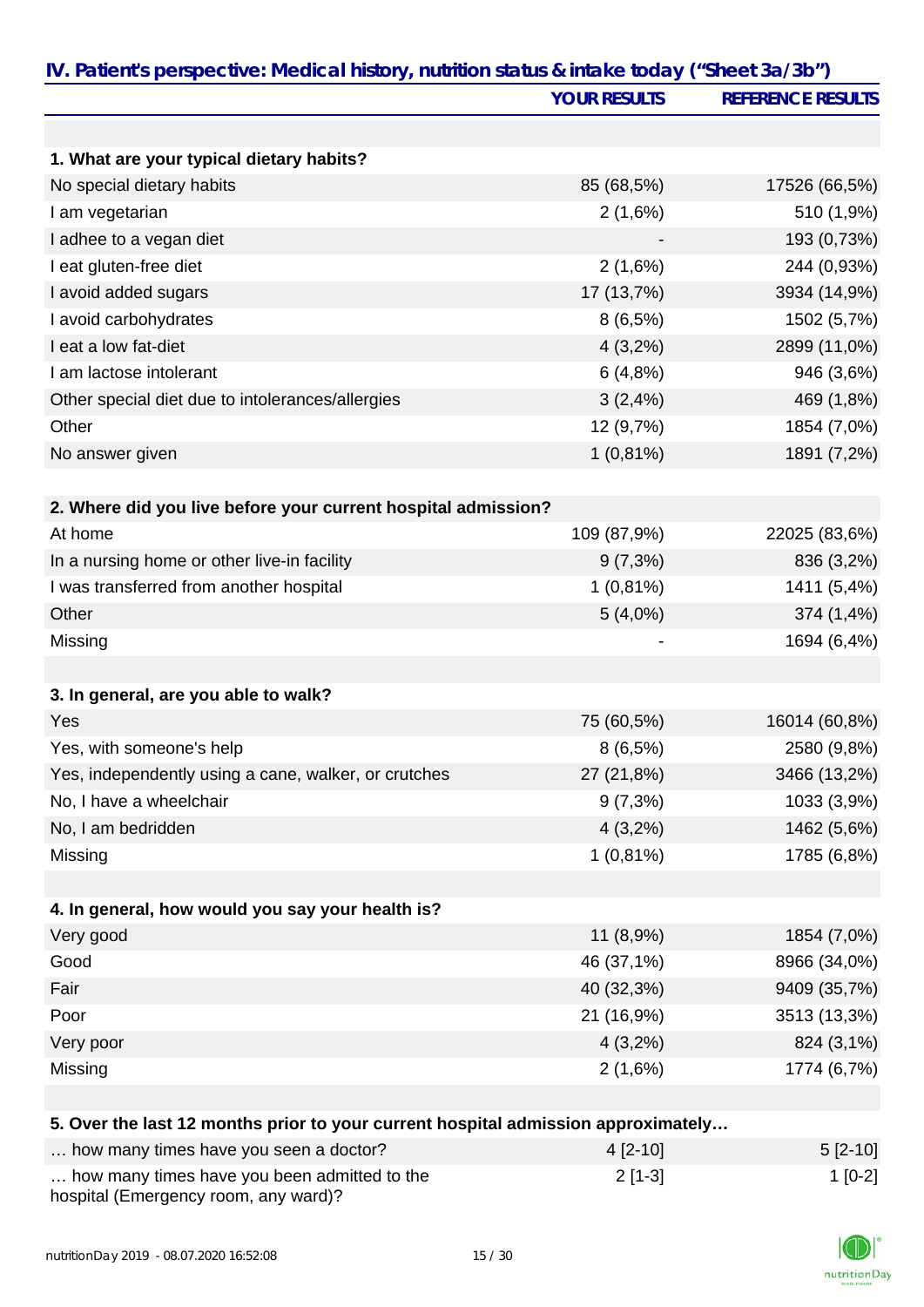| $5[1-12]$<br>how many nights in total have you spent in hospital? | $5[0-15]$ |
|-------------------------------------------------------------------|-----------|
|-------------------------------------------------------------------|-----------|

| 6. How many different medications do you take routinely each day (prior to hospitalisation)? |             |               |
|----------------------------------------------------------------------------------------------|-------------|---------------|
| $1 - 2$                                                                                      | 17 (13,7%)  | 4936 (18,7%)  |
| $3-5$                                                                                        | 35 (28,2%)  | 6672 (25,3%)  |
| More than 5                                                                                  | 61 (49,2%)  | 7906 (30,0%)  |
| None                                                                                         | $9(7,3\%)$  | 3926 (14,9%)  |
| I do not know                                                                                | $1(0,81\%)$ | 1077 (4,1%)   |
| Missing                                                                                      | $1(0,81\%)$ | 1823 (6,9%)   |
|                                                                                              |             |               |
| 7. Do you have health insurance?                                                             |             |               |
| Yes, private insurance only                                                                  | 21 (16,9%)  | 4253 (16,1%)  |
| Yes, public insurance only                                                                   | 51 (41,1%)  | 12350 (46,9%) |
| Yes, both                                                                                    | 30 (24,2%)  | 3229 (12,3%)  |
| None                                                                                         | 15 (12,1%)  | 2938 (11,2%)  |
| I prefer not to answer                                                                       | 3(2,4%)     | 1314 (5,0%)   |
| Missing                                                                                      | $4(3,2\%)$  | 2256 (8,6%)   |
|                                                                                              |             |               |
| 8. What was your weight 5 years ago?                                                         | 82 [73-103] | 72 [60-85]    |
| I do not know                                                                                | 26 (21,0%)  | 6267 (23,8%)  |
|                                                                                              |             |               |
| 9a. Have you lost weight within the last 3 months?                                           |             |               |
| Yes, intentionally                                                                           | 11 (8,9%)   | 2468 (9,4%)   |
| Yes, unintentionally                                                                         | 50 (40,3%)  | 10065 (38,2%) |
| No, my weight stayed the same                                                                | 39 (31,5%)  | 7869 (29,9%)  |
| No, I gained weight                                                                          | 17 (13,7%)  | 2857 (10,8%)  |
| I do not know                                                                                | 2(1,6%)     | 2512 (9,5%)   |
| Missing                                                                                      | $5(4,0\%)$  | 569 (2,2%)    |
|                                                                                              |             |               |
| 9b. If yes, how many kg did you lose?                                                        | $9[5-13]$   | $6[4-10]$     |
| I do not know                                                                                | 4(6,6%)     | 1997 (15,9%)  |
|                                                                                              |             |               |
| 10. Did you know about your hospitalisation two days                                         | 15 (12,6%)  | 9602 (40,6%)  |
| before admission? (Yes)                                                                      |             |               |
|                                                                                              |             |               |
| 11. Please indicate if you                                                                   |             |               |
| were weighed at admission                                                                    | 85 (69,1%)  | 14112 (57,4%) |
| were informed about your nutrition status                                                    | 41 (33,3%)  | 8364 (34,3%)  |
| were informed about nutrition care options                                                   | 41 (33,3%)  | 7769 (31,9%)  |
| received special nutrition care                                                              | 42 (34,4%)  | 7463 (30,7%)  |
|                                                                                              |             |               |

| 12. How well have you eaten in the week before you were admitted to the hospital? |            |               |
|-----------------------------------------------------------------------------------|------------|---------------|
| More than normal                                                                  | 7(5,6%)    | 1163 (4,4%)   |
| Normal                                                                            | 65 (52,4%) | 15832 (60,4%) |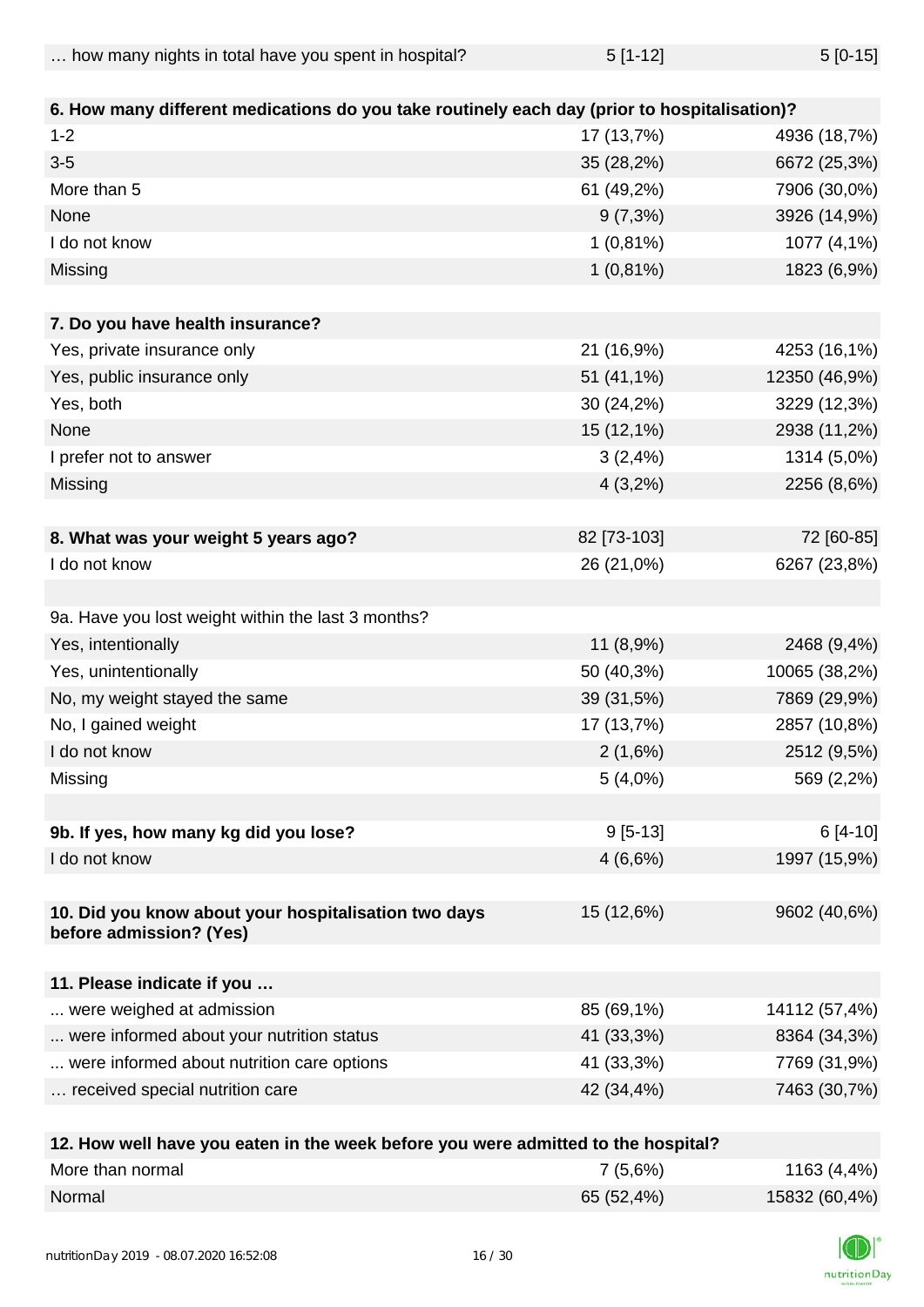| About 3/4 of normal                                                                                            | 10(8,1%)                     | 2728 (10,4%)               |
|----------------------------------------------------------------------------------------------------------------|------------------------------|----------------------------|
| About half of normal                                                                                           | 20 (16,1%)                   | 3287 (12,5%)               |
| About a quarter to nearly nothing                                                                              | 20 (16,1%)                   | 2496 (9,5%)                |
| I do not know                                                                                                  | $1(0,81\%)$                  | 264 (1,0%)                 |
| Missing                                                                                                        | $1(0,81\%)$                  | 443 (1,7%)                 |
|                                                                                                                |                              |                            |
| 13. In general, how satisfied are you with the food at the hospital?                                           |                              |                            |
| Very satisfied                                                                                                 | 49 (39,5%)                   | 6066 (23,1%)               |
| Somewhat satisfied                                                                                             | 30 (24,2%)                   | 8166 (31,2%)               |
| <b>Neutral</b>                                                                                                 | 18 (14,5%)                   | 4867 (18,6%)               |
| <b>Dissatisfied</b>                                                                                            | $9(7,3\%)$                   | 2103 (8,0%)                |
| Very dissatisfied                                                                                              | 3(2,4%)                      | 726 (2,8%)                 |
| I do not know                                                                                                  | 13 (10,5%)                   | 2021 (7,7%)                |
| Missing                                                                                                        | 2(1,6%)                      | 2264 (8,6%)                |
|                                                                                                                |                              |                            |
| 14. Did you get any help with eating TODAY?                                                                    |                              |                            |
| Yes, from family or friends                                                                                    | 3(2,4%)                      | 2448 (9,3%)                |
| Yes, from hospital staff                                                                                       | $5(4,0\%)$                   | 1670 (6,4%)                |
| No                                                                                                             | 109 (87,9%)                  | 19193 (73,2%)              |
| I do not know                                                                                                  | 3(2,4%)                      | 302 (1,2%)                 |
| Missing                                                                                                        | 4(3,2%)                      | 2600 (9,9%)                |
|                                                                                                                |                              |                            |
| 15. Were you able to eat without interruption TODAY?                                                           | 86 (71,7%)                   | 17231 (74,2%)              |
| (Yes)                                                                                                          |                              |                            |
|                                                                                                                |                              |                            |
| 16a. Please indicate how much hospital food you ate for lunch or dinner TODAY:                                 |                              |                            |
| About all                                                                                                      | 58 (46,8%)                   | 12095 (46,1%)              |
| 1/2                                                                                                            | 35 (28,2%)                   | 6486 (24,7%)               |
| 1/4                                                                                                            | 13 (10,5%)                   | 3353 (12,8%)               |
| Nothing                                                                                                        | 13 (10,5%)                   | 3130 (11,9%)               |
| Missing                                                                                                        | $5(4,0\%)$                   | 1149 (4,4%)                |
|                                                                                                                |                              |                            |
| 16b. The portion size of the meal I ordered TODAY was<br>Standard                                              | 74 (59,7%)                   |                            |
| Smaller                                                                                                        |                              | 15979 (61,0%)              |
|                                                                                                                | 12 (9,7%)                    | 2367 (9,0%)                |
| Larger<br>I do not know                                                                                        | 11 (8,9%)<br>18 (14,5%)      | 1119 (4,3%)<br>2429 (9,3%) |
|                                                                                                                |                              | 4319 (16,5%)               |
| Missing                                                                                                        | $9(7,3\%)$                   |                            |
|                                                                                                                |                              |                            |
| 17. If you did not eat everything of your meal, please tell us why:<br>I did not like the type of food offered | 12 (19,7%)                   | 2061 (15,9%)               |
| I did not like the smell/taste of the food                                                                     | 6(9,8%)                      | 1569 (12,1%)               |
| The food did not fit my cultural/religious preferences                                                         |                              | 143 (1,1%)                 |
| The food was too hot                                                                                           | $\qquad \qquad \blacksquare$ | 59 (0,45%)                 |
|                                                                                                                |                              |                            |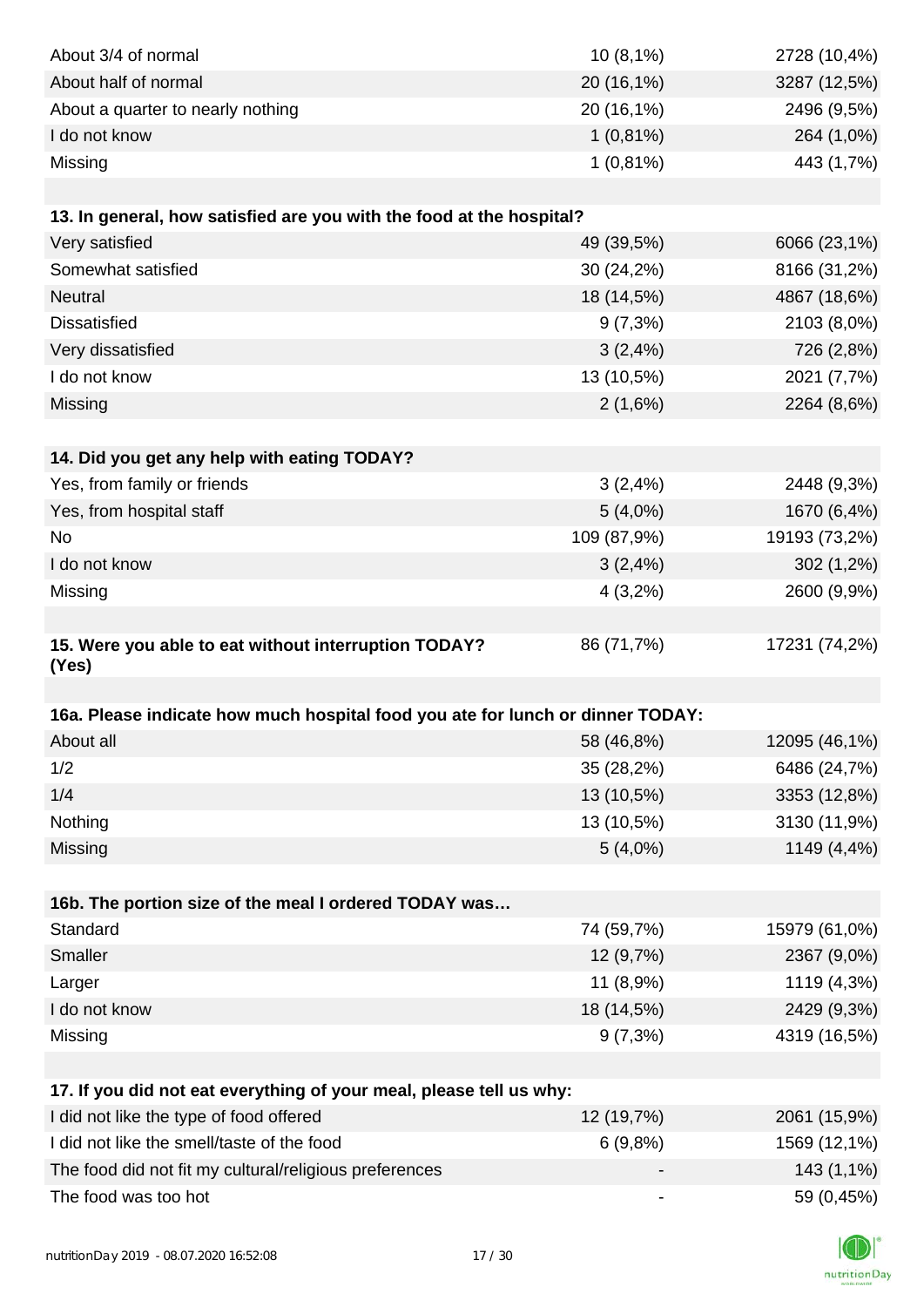|                          | 296 (2,3%)   |
|--------------------------|--------------|
| -                        | 96 (0,74%)   |
| 13 (21,3%)               | 2205 (17,0%) |
| 16 (26,2%)               | 3830 (29,5%) |
| 4(6,6%)                  | 761 (5,9%)   |
| 10 (16,4%)               | 1427 (11,0%) |
| 4(6,6%)                  | 1029 (7,9%)  |
| 4(6,6%)                  | 789 (6,1%)   |
| $\overline{\phantom{0}}$ | 208 (1,6%)   |
| $8(13,1\%)$              | 1289 (9,9%)  |
| $2(3,3\%)$               | 766 (5,9%)   |
| -                        | 139 (1,1%)   |
| 6(9,8%)                  | 1829 (14,1%) |
|                          |              |

| 18. Enter the number of glasses/cups of the drinks you consumed in the last 24 hours |            |              |
|--------------------------------------------------------------------------------------|------------|--------------|
| Water                                                                                | $4[3-6]$   | $3[2-5]$     |
| Tea                                                                                  | $1[0-2]$   | $1[0-2]$     |
| Coffee                                                                               | $1[0-2]$   | $1[1-2]$     |
| <b>Milk</b>                                                                          | $1[0-1]$   | $1$ [0-1]    |
| Fruit juice                                                                          | $1$ [1-2]  | $1[0-2]$     |
| Soft drinks                                                                          | $1[0-2]$   | $0[0-1]$     |
| <b>Nutrition drink</b>                                                               | $0$ [0-1]  | $0[0-1]$     |
| Other                                                                                | $0$ [0-0]  | $0[0-1]$     |
|                                                                                      |            |              |
| 19a. Did you eat any food apart from hospital food<br><b>TODAY?</b>                  | 13 (11,3%) | 6580 (28,9%) |

| 19b. If yes, what did you eat? |             |              |
|--------------------------------|-------------|--------------|
| Sweet snacks                   | 7(53,8%)    | 1928 (29,3%) |
| Salty snacks                   | 6(46,2%)    | 749 (11,4%)  |
| Homemade food                  | 1(7,7%)     | 963 (14,6%)  |
| <b>Fruits</b>                  | 1(7,7%)     | 2551 (38,8%) |
| Dairy products                 |             | 724 (11,0%)  |
| Food delivered/restaurant      |             | 293 (4,5%)   |
| Sandwich                       | $2(15,4\%)$ | 421 (6,4%)   |
| Other                          | $3(23,1\%)$ | 1042 (15,8%) |

| 20. How has your food intake changed since your hospital admission? |               |  |  |
|---------------------------------------------------------------------|---------------|--|--|
| 37 (29,8%)                                                          | 3706 (14,1%)  |  |  |
| 33 (26,6%)                                                          | 7774 (29,7%)  |  |  |
| 46 (37,1%)                                                          | 10331 (39,4%) |  |  |
| $5(4,0\%)$                                                          | 1690 (6,4%)   |  |  |
| 3(2,4%)                                                             | 2712 (10,3%)  |  |  |
|                                                                     |               |  |  |

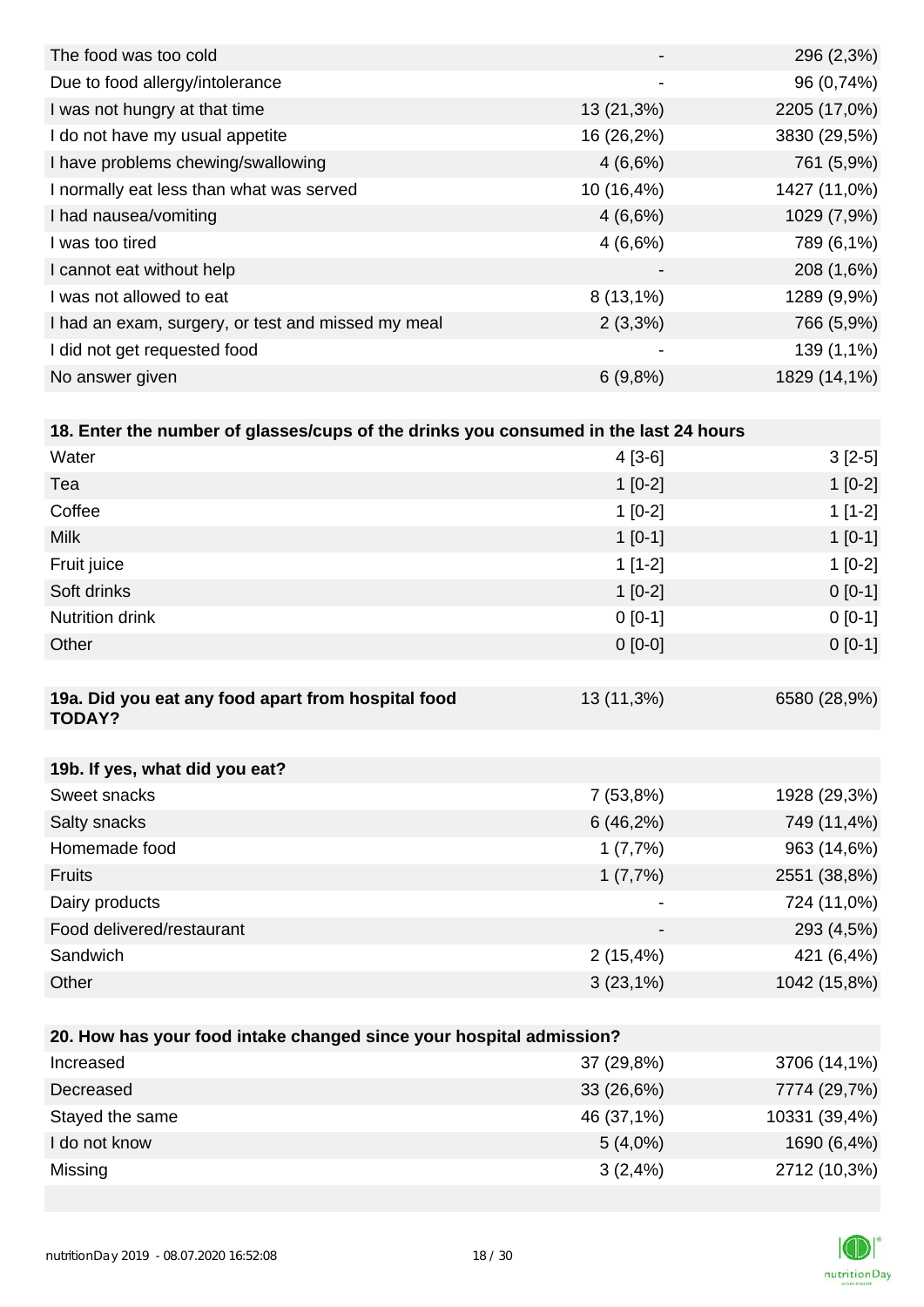| 21. TODAY I feel                                     |             |               |
|------------------------------------------------------|-------------|---------------|
| Stronger than at admission                           | 68 (54,8%)  | 11240 (42,9%) |
| Weaker than at admission                             | $9(7,3\%)$  | 4893 (18,7%)  |
| Same as at admission                                 | 36 (29,0%)  | 7428 (28,3%)  |
| I was admitted today                                 | $1(0,81\%)$ | 662 (2,5%)    |
| I do not know                                        | $8(6,5\%)$  | 1384 (5,3%)   |
| Missing                                              | 2(1,6%)     | 606 (2,3%)    |
|                                                      |             |               |
| 22. Can you walk without assistance TODAY?           |             |               |
| <b>Yes</b>                                           | 74 (59,7%)  | 15438 (58,9%) |
| No, only with assistance                             | 34 (27,4%)  | 6458 (24,6%)  |
| No, I stay in bed                                    | 14 (11,3%)  | 3018 (11,5%)  |
| Missing                                              | 2(1,6%)     | 1299 (5,0%)   |
|                                                      |             |               |
| 23. Did anyone help you complete this questionnaire? | 94 (75,8%)  | 15731 (65,1%) |

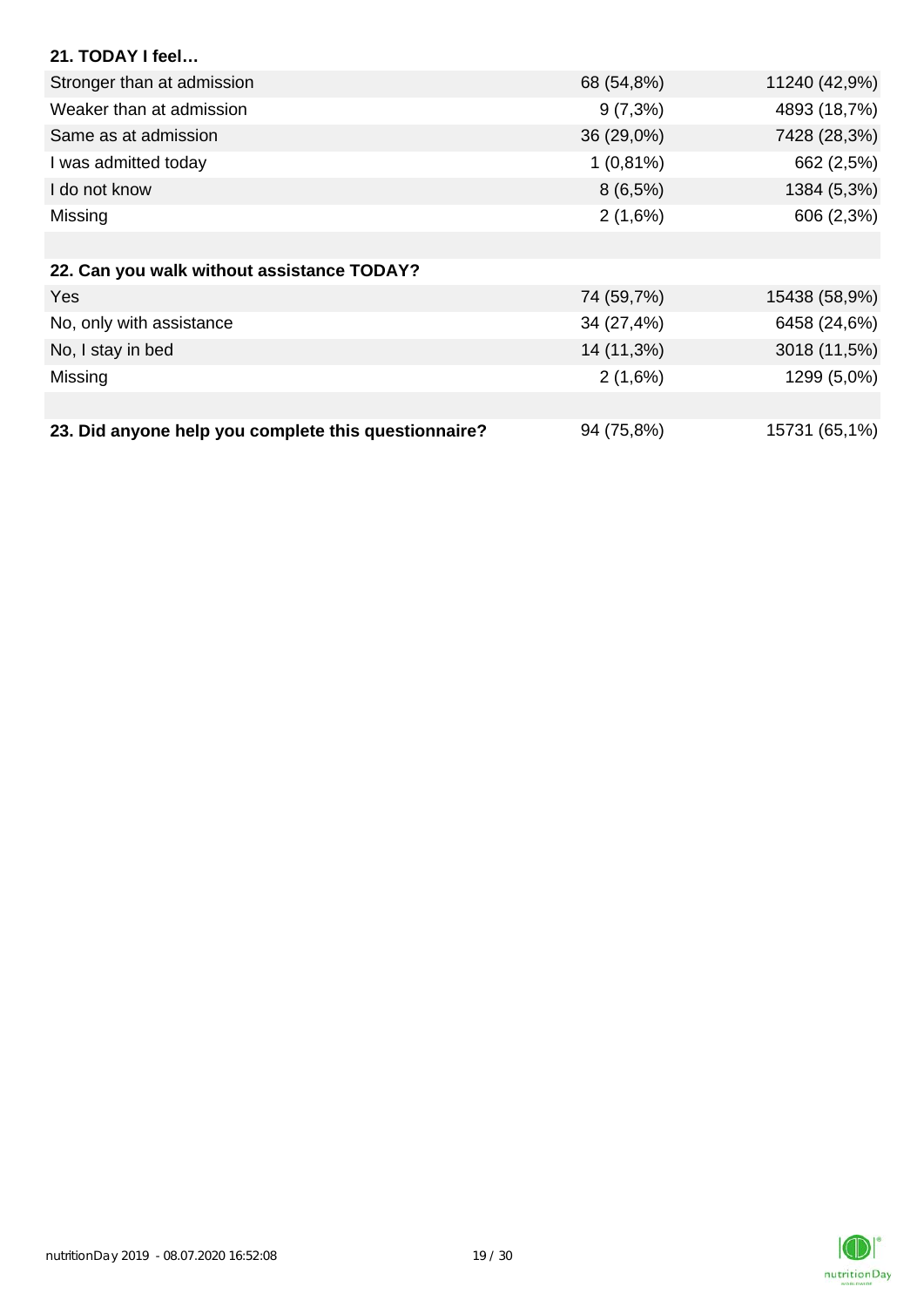| V. Oncology: Unit organisation and structures ("Sheet 1 onco")           |                          |                          |
|--------------------------------------------------------------------------|--------------------------|--------------------------|
|                                                                          | <b>YOUR RESULTS</b>      | <b>REFERENCE RESULTS</b> |
| Number of units with cancer patients:                                    | 3                        | 331                      |
|                                                                          |                          |                          |
| Computerized system in hospital:                                         | 2 units (67%) YES        | 312 units (94%) YES      |
|                                                                          |                          |                          |
| Nutritional treatment of cancer patients is part of overall<br>care plan | 3 units (100%) YES       | 297 units (90%) YES      |
| <b>Nutritional treatment is considered</b>                               |                          |                          |
| Routinely                                                                |                          | 195 (58,9%)              |
| When patient asks                                                        |                          | 88 (26,6%)               |
| When body weight loss > 10%                                              |                          | 111 (33,5%)              |
| During palliative phase                                                  |                          | 91 (27,5%)               |
| Other                                                                    |                          | 23 (6,95%)               |
| Missing                                                                  |                          | 31 (9,37%)               |
|                                                                          |                          |                          |
| Nutritional treatment is not part of the comprehensive approach due to   |                          |                          |
| Lack of evidence                                                         | $\overline{\phantom{0}}$ | 10 (3,02%)               |
| No knowledge of the field                                                |                          | 11 (3,32%)               |
| No reimbursement                                                         |                          | 8(2,42%)                 |
| It feeds the tumour                                                      |                          | $2(0,60\%)$              |
| Other                                                                    |                          | 12 (3,63%)               |
|                                                                          |                          |                          |
| Nutritional therapy used for cancer patients                             |                          |                          |
| Nutrition according to nutrition plan                                    |                          | 217 (65,6%)              |
| Calculation of energy needs                                              |                          | 238 (71,9%)              |
| Monitoring patients intake and use of oral supplements                   |                          | 283 (85,5%)              |
| None                                                                     |                          | $7(2,11\%)$              |
| Other                                                                    |                          | 16 (4,83%)               |
| Missing                                                                  |                          | 8(2,42%)                 |
|                                                                          |                          |                          |
| Nutritional therapy is not used due to                                   |                          |                          |
| Lack of evidence                                                         |                          | $3(0,91\%)$              |
| Lack of experience                                                       |                          | 9(2,72%)                 |
| No reimbursement                                                         |                          | $5(1,51\%)$              |
| Lack of dietitians                                                       |                          | 14 (4,23%)               |
| Lack of other experts                                                    |                          | $4(1,21\%)$              |
| Other                                                                    |                          | $7(2,11\%)$              |
| Missing                                                                  |                          | $1(0,30\%)$              |

## **Assessment of parameters in cancer patients & methods used:**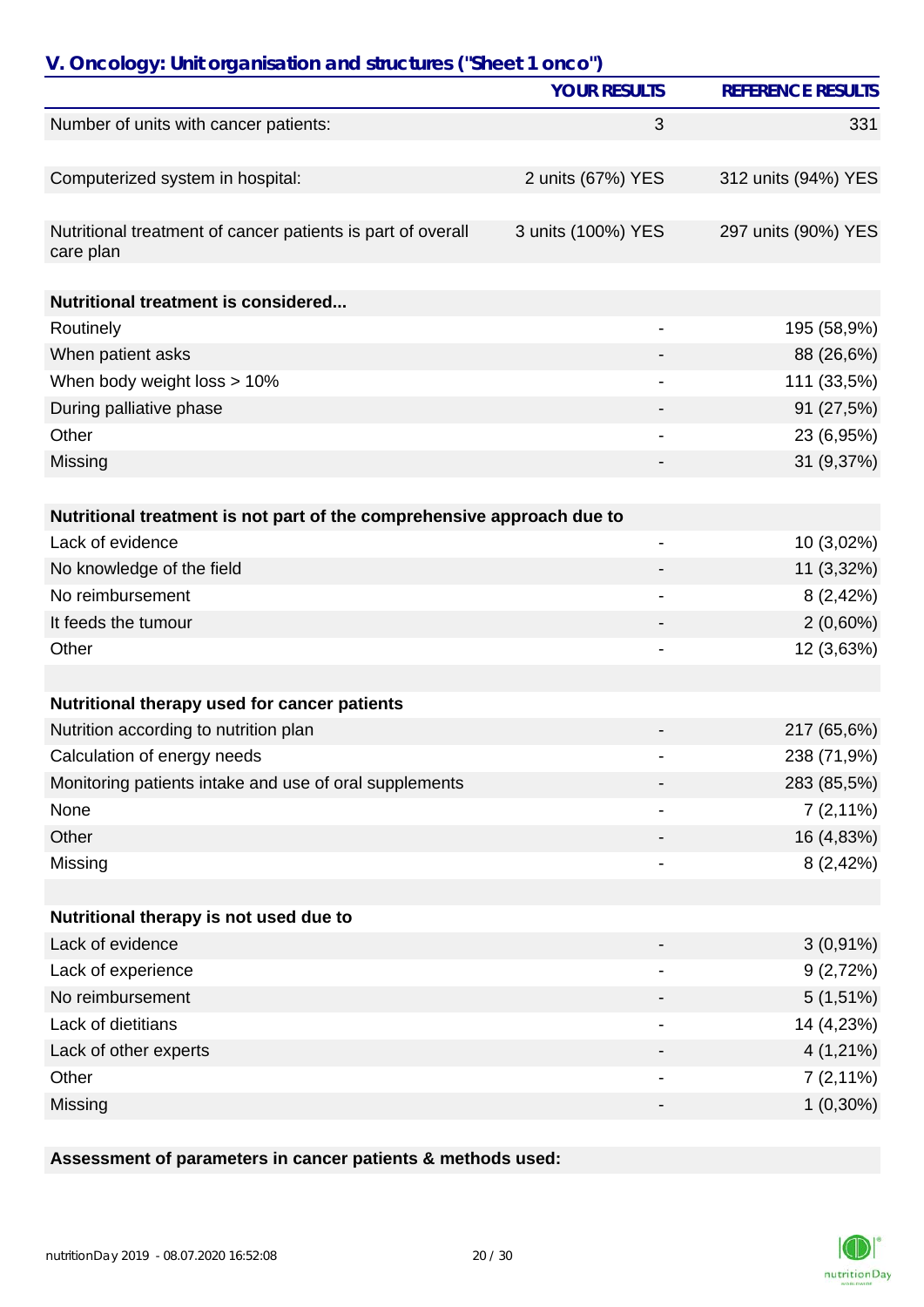| Anthropometry/Body composition: |                              |                |
|---------------------------------|------------------------------|----------------|
| <b>Body weight</b>              |                              |                |
| Regularly                       | 2(66,7%)                     | 224 (67,7%)    |
| At chemotherapy                 |                              | 53 (16,0%)     |
| When necessary                  | $1(33,3\%)$                  | 43 (13,0%)     |
| Never                           |                              | 4 (1,21%)      |
| <b>Unknown</b>                  |                              | $3(0,91\%)$    |
| Missing                         |                              | $4(1,21\%)$    |
|                                 |                              |                |
| Anthropometrics (circumference) |                              |                |
| Regularly                       |                              | 38 (11,5%)     |
| At chemotherapy                 | $\overline{\phantom{0}}$     | $7(2,11\%)$    |
| When necessary                  | $\qquad \qquad \blacksquare$ | 118 (35,6%)    |
| Never                           | 2(66,7%)                     | 143 (43,2%)    |
| Unknown                         | $1(33,3\%)$                  | 10 (3,02%)     |
| Missing                         |                              | 15 (4,53%)     |
|                                 |                              |                |
| <b>BIA</b>                      |                              |                |
| Regularly                       |                              | 12 (3,63%)     |
| At chemotherapy                 |                              | 4 (1,21%)      |
| When necessary                  | $1(33,3\%)$                  | 102 (30,8%)    |
| Never                           | $1(33,3\%)$                  | 187 (56,5%)    |
| Unknown                         | $1(33,3\%)$                  | 12 (3,63%)     |
| Missing                         |                              | 14 (4,23%)     |
|                                 |                              |                |
| <b>CT SCAN</b>                  |                              |                |
| Regularly                       |                              | 13 (3,93%)     |
| At chemotherapy                 |                              | 4 (1,21%)      |
| When necessary                  | 2(66,7%)                     | 84 (25,4%)     |
| Never                           |                              | 199 (60,1%)    |
| Unknown                         | 1(33,3%)                     | 18 (5,44%)     |
| Missing                         |                              | 13 (3,93%)     |
|                                 |                              |                |
| <b>DEXA</b>                     |                              |                |
| Regularly                       |                              | 6(1,81%)       |
| At chemotherapy                 |                              | $1(0,30\%)$    |
| When necessary                  | 2(66,7%)                     | 55 (16,6%)     |
| Never                           |                              | 227 (68,6%)    |
| Unknown                         | $1(33,3\%)$                  | 27 (8,16%)     |
| Missing                         |                              | 15 (4,53%)     |
|                                 |                              |                |
| <b>Other (body composition)</b> |                              |                |
| Regularly                       |                              | $6(1,81\%)$    |
| At chemotherapy                 |                              | $1(0,30\%)$    |
|                                 |                              | $\blacksquare$ |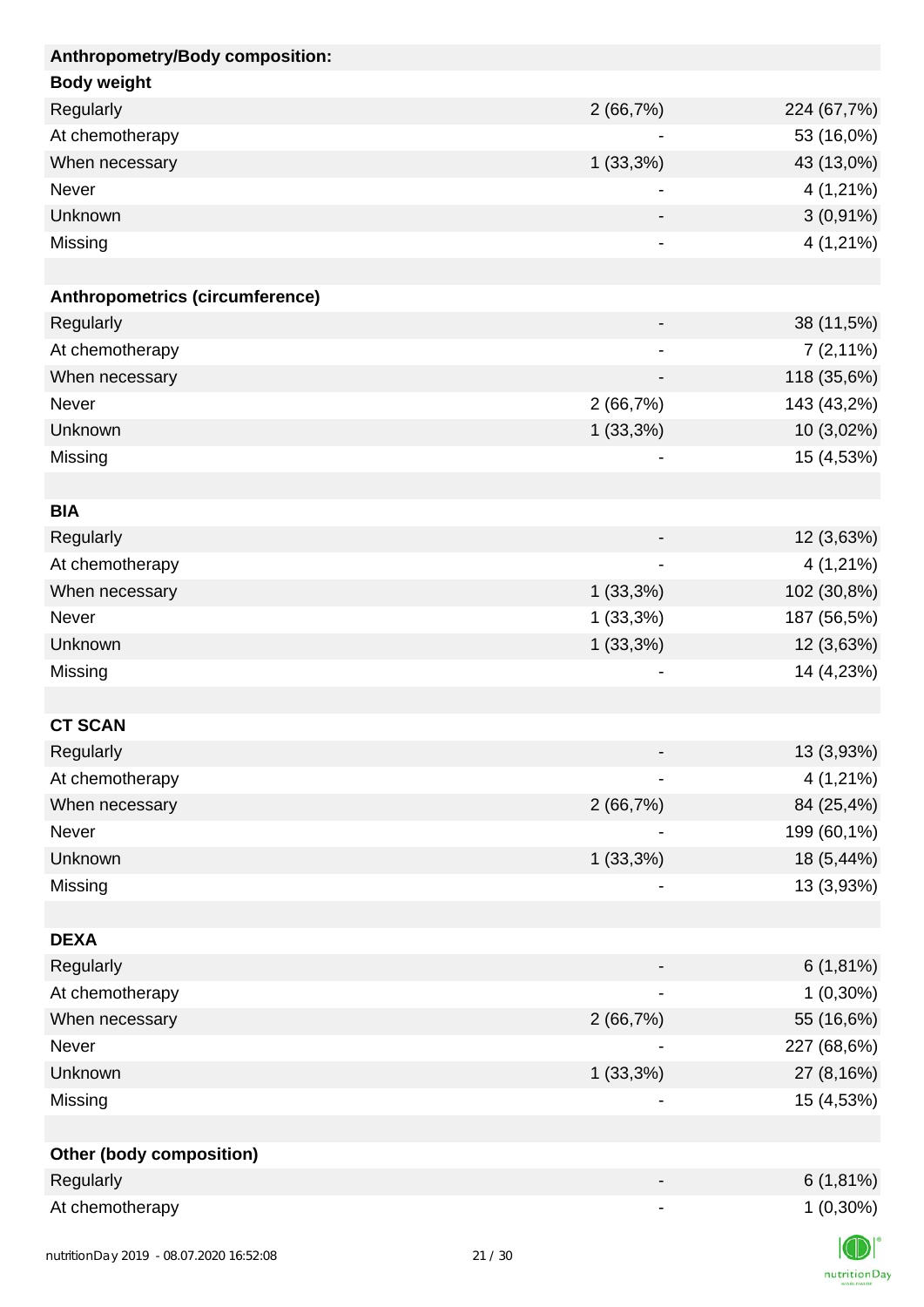| When necessary                           | 1(33,3%)    | 47 (14,2%)                                 |
|------------------------------------------|-------------|--------------------------------------------|
| Never                                    |             | 113 (34,1%)                                |
| Unknown                                  | 1(33,3%)    | 47 (14,2%)                                 |
| Missing                                  | 1(33,3%)    | 117 (35,3%)                                |
|                                          |             |                                            |
| <b>Body function:</b>                    |             |                                            |
| Handgrip                                 |             |                                            |
| Regularly                                |             | 16 (4,83%)                                 |
| At chemotherapy                          |             | 9(2,72%)<br>$\overline{\phantom{0}}$       |
| When necessary                           | 1(33,3%)    | 98 (29,6%)                                 |
| Never                                    | 1(33,3%)    | 176 (53,2%)                                |
| Unknown                                  | 1(33,3%)    | 16 (4,83%)                                 |
| Missing                                  |             | 16 (4,83%)                                 |
|                                          |             |                                            |
| 6-minutes walking test                   |             |                                            |
| Regularly                                |             | 12 (3,63%)<br>$\qquad \qquad \blacksquare$ |
| At chemotherapy                          |             | $7(2,11\%)$                                |
| When necessary                           |             | 76 (23,0%)<br>$\overline{\phantom{a}}$     |
| Never                                    |             | 193 (58,3%)                                |
| Unknown                                  | 3 (100%)    | 21 (6,34%)                                 |
| Missing                                  |             | 22 (6,65%)                                 |
|                                          |             |                                            |
| <b>Other (body function)</b>             |             |                                            |
| Regularly                                |             | 16 (4,83%)<br>$\overline{\phantom{a}}$     |
| At chemotherapy                          |             | $1(0,30\%)$                                |
| When necessary                           |             | 60 (18,1%)<br>$\overline{\phantom{a}}$     |
| Never                                    |             | 120 (36,3%)                                |
| Unknown                                  | 2(66,7%)    | 45 (13,6%)                                 |
| Missing                                  | $1(33,3\%)$ | 89 (26,9%)                                 |
|                                          |             |                                            |
| Nutritional requirements, calculated     |             |                                            |
| Regularly                                | 1(33,3%)    | 107 (32,3%)                                |
| At chemotherapy                          |             | $3(0,91\%)$                                |
| When necessary                           | 2(66,7%)    | 160 (48,3%)                                |
| Never                                    |             | 15 (4,53%)                                 |
| Unknown                                  |             | $5(1,51\%)$                                |
| Missing                                  |             | 41 (12,4%)<br>-                            |
|                                          |             |                                            |
| <b>Nutritional intake:</b>               |             |                                            |
| <b>Every meal</b>                        |             |                                            |
| Regularly                                | 2(66,7%)    | 84 (25,4%)                                 |
| At chemotherapy                          |             | $3(0,91\%)$                                |
| When necessary                           | 1(33,3%)    | 143 (43,2%)                                |
| Never                                    |             | 39 (11,8%)                                 |
|                                          |             |                                            |
| nutrition Day 2019 - 08.07.2020 16:52:08 | 22/30       |                                            |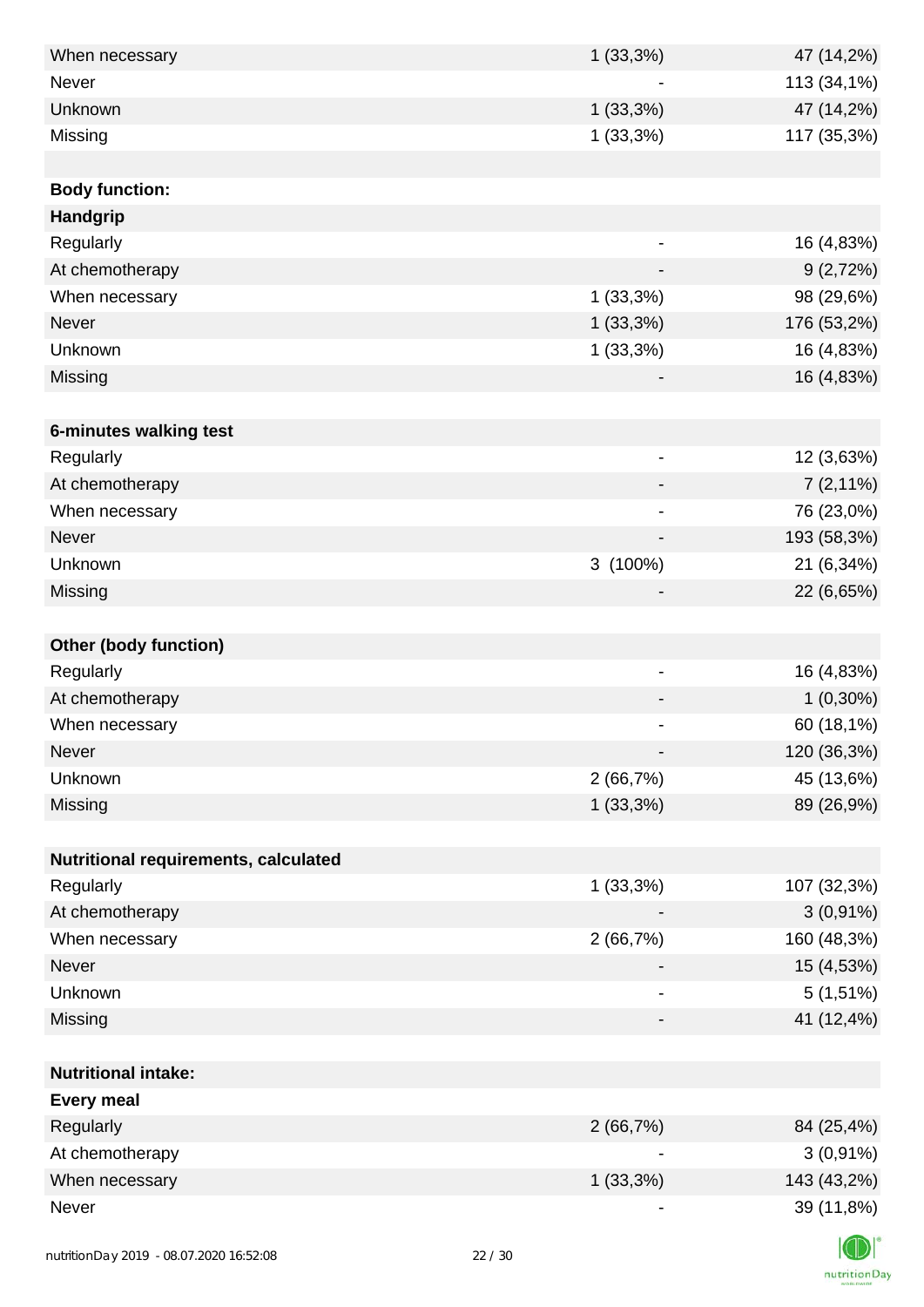| Unknown                    |                          | 17 (5,14%)  |
|----------------------------|--------------------------|-------------|
| Missing                    |                          | 45 (13,6%)  |
|                            |                          |             |
| 1 meal per day             |                          |             |
| Regularly                  | 1(33,3%)                 | 26 (7,85%)  |
| At chemotherapy            | -                        | $3(0,91\%)$ |
| When necessary             |                          | 112 (33,8%) |
| Never                      |                          | 67 (20,2%)  |
| Unknown                    | 1(33,3%)                 | 21 (6,34%)  |
| Missing                    | $1(33,3\%)$              | 102 (30,8%) |
|                            |                          |             |
| 2 meals per day            |                          |             |
| Regularly                  | $1(33,3\%)$              | 26 (7,85%)  |
| At chemotherapy            |                          | $1(0,30\%)$ |
| When necessary             |                          | 109 (32,9%) |
| Never                      |                          | 69 (20,8%)  |
| Unknown                    | 1(33,3%)                 | 20 (6,04%)  |
| Missing                    | 1(33,3%)                 | 106 (32,0%) |
|                            |                          |             |
| 24h recall                 |                          |             |
| Regularly                  |                          | 67 (20,2%)  |
| At chemotherapy            | $\overline{\phantom{0}}$ | 8(2,42%)    |
| When necessary             | 2(66,7%)                 | 130 (39,3%) |
| Never                      |                          | 43 (13,0%)  |
| Unknown                    |                          | 16 (4,83%)  |
| Missing                    | 1(33,3%)                 | 67 (20,2%)  |
|                            |                          |             |
| Other (nutritional intake) |                          |             |
| Regularly                  |                          | 12 (3,63%)  |
| At chemotherapy            | -                        | $1(0,30\%)$ |
| When necessary             | 1(33,3%)                 | 61 (18,4%)  |
| Never                      |                          | 55 (16,6%)  |
| Unknown                    | 1(33,3%)                 | 43 (13,0%)  |
| Missing                    | 1(33,3%)                 | 159 (48,0%) |
|                            |                          |             |
| Questionnaire completed by |                          |             |
| <b>Dietitian</b>           | $3(100\%)$               | 142 (42,9%) |
| <b>Nurse</b>               |                          | 83 (25,1%)  |
| Physician                  |                          | 75 (22,7%)  |
| Nutritional scientist      |                          | 22 (6,65%)  |
| Other                      |                          | $2(0,60\%)$ |
| Missing                    |                          | $7(2,11\%)$ |

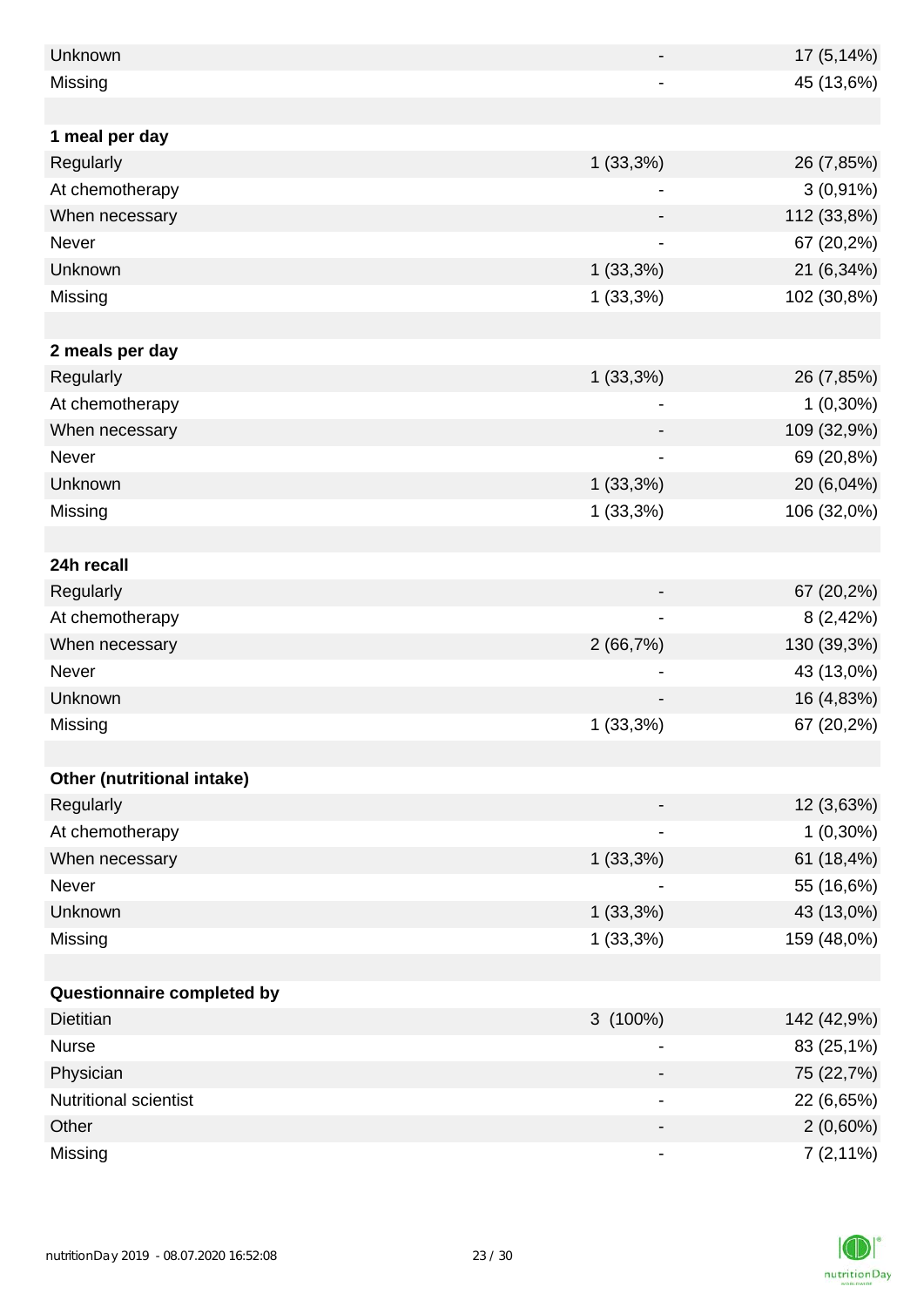| V. Oncology: Cancer patients - Diagnosis & therapy ("Sheet 2 onco") |                              |                          |
|---------------------------------------------------------------------|------------------------------|--------------------------|
|                                                                     | <b>YOUR RESULTS</b>          | <b>REFERENCE RESULTS</b> |
| Number of patients completing Sheet 2_onco:                         | 18                           | 3278                     |
|                                                                     |                              |                          |
| Demographic data:                                                   |                              |                          |
| Age (years)                                                         | 67 [30-91]                   | 64 [18-102]              |
| Female gender                                                       | $9(50,0\%)$                  | 1437 (43,8%)             |
| Weight (kg)                                                         | $79,8 \pm 33,1$              | $65,7 \pm 16,5$          |
| Height (cm)                                                         | $165,2 \pm 9,0$              | $165,3 \pm 9,9$          |
| BMI (kg/m2)                                                         | $29,0 \pm 11,5$              | $23,9 \pm 4,9$           |
|                                                                     |                              |                          |
| <b>Outpatient (o)/Ward (w)</b>                                      |                              |                          |
| Outpatient(o)                                                       | 1(5,56%)                     | 166 (5,06%)              |
| Ward (w)                                                            | 17 (94,4%)                   | 3101 (94,6%)             |
| Missing                                                             |                              | 11 (0,34%)               |
| <b>Goal of Therapy</b>                                              |                              |                          |
| Curative                                                            | 16 (88,9%)                   | 1959 (59,8%)             |
| Palliative                                                          | $2(11,1\%)$                  | 1091 (33,3%)             |
| Terminal                                                            | $\qquad \qquad \blacksquare$ | 153 (4,67%)              |
| Missing                                                             |                              | 75 (2,29%)               |
|                                                                     |                              |                          |
| <b>Reason for admission</b>                                         |                              |                          |
| Clinical diagnostics                                                | ۰                            | 408 (12,4%)              |
| Therapy                                                             |                              | 1529 (46,6%)             |
| Surgery related                                                     |                              | 631 (19,2%)              |
| <b>Treatment complications</b>                                      |                              | 459 (14,0%)              |
| Poor health status                                                  | $\blacksquare$               | 430 (13,1%)              |
| Independent care difficult                                          |                              | 29 (0,88%)               |
| Missing                                                             |                              |                          |
|                                                                     |                              |                          |
| <b>Present cancer diagnosis</b>                                     |                              |                          |
| <b>Breast</b>                                                       |                              | 236 (7,20%)              |
| Colon, rectum                                                       |                              | 504 (15,4%)              |
| Prostate                                                            |                              | 102 (3,11%)              |
| Lung                                                                | $\qquad \qquad \blacksquare$ | 328 (10,0%)              |
| <b>Skin</b>                                                         |                              | 30 (0,92%)               |
| Kidney/bladder                                                      |                              | 128 (3,90%)              |
| Gastric/oesophageal                                                 |                              | 396 (12,1%)              |
| Pancreas                                                            |                              | 184 (5,61%)              |
| Lymphoma                                                            |                              | 284 (8,66%)              |
| Ears nose throat (ENT)                                              |                              | 140 (4,27%)              |
| Leukaemia                                                           |                              | 243 (7,41%)              |

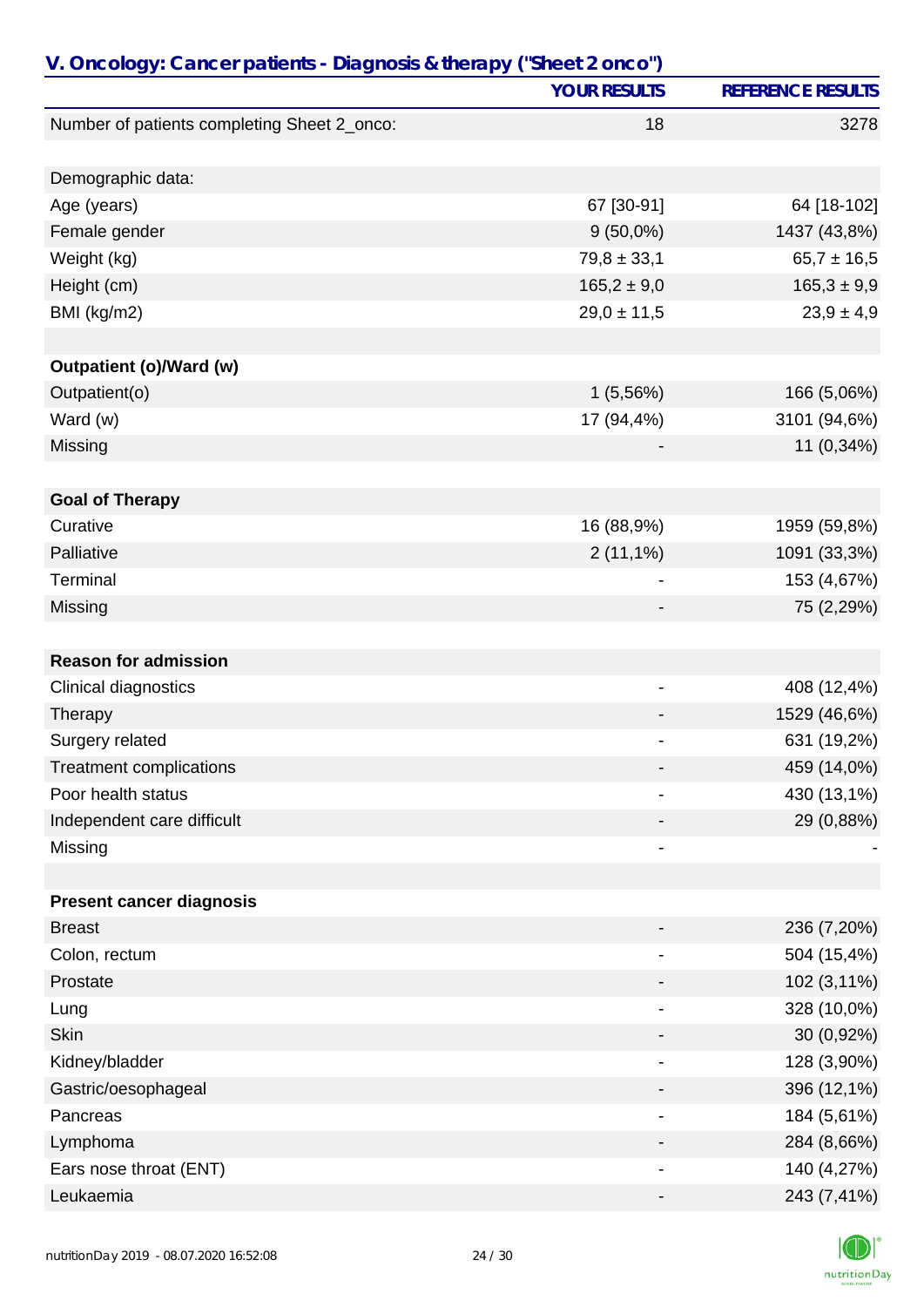| <b>Genital tract</b>           |                          | 109 (3,33%)  |
|--------------------------------|--------------------------|--------------|
| Liver                          | -                        | 260 (7,93%)  |
| Sarcoma                        | -                        | 46 (1,40%)   |
| <b>Brain</b>                   | -                        | 52 (1,59%)   |
| Testicular                     |                          | 14 (0,43%)   |
| Other                          |                          | 338 (10,3%)  |
| Missing                        |                          | 45 (1,37%)   |
|                                |                          |              |
| <b>Time since diagnosis</b>    |                          |              |
| 0-2 months                     | 6(33,3%)                 | 1019 (31,1%) |
| 3-5 months                     |                          | 544 (16,6%)  |
| 6-12 months                    | 3(16,7%)                 | 551 (16,8%)  |
| 1-2 years                      | $4(22,2\%)$              | 436 (13,3%)  |
| 2-4 years                      | 1(5,56%)                 | 308 (9,40%)  |
| > 4 years                      | 3(16,7%)                 | 319 (9,73%)  |
| Missing                        |                          | 66 (2,01%)   |
|                                |                          |              |
| <b>Cancer staging</b>          |                          |              |
| 0=Carcinoma in situ            | $2(11,1\%)$              | 152 (4,64%)  |
| <b>I=Localized</b>             | 1(5,56%)                 | 654 (20,0%)  |
| II=Early locally advanced      | 3(16,7%)                 | 584 (17,8%)  |
| III=Late locally advanced      | $4(22,2\%)$              | 523 (16,0%)  |
| IV=Metastasised                | 7 (38,9%)                | 993 (30,3%)  |
| Missing                        | 1(5,56%)                 | 372 (11,3%)  |
|                                |                          |              |
| Time since first therapy start |                          |              |
| No therapy                     |                          | 319 (9,73%)  |
| Tumour staging/diagnosis       |                          | 314 (9,58%)  |
| 0-2 months                     |                          | 932 (28,4%)  |
| 3-5 months                     |                          | 427 (13,0%)  |
| 6-12 months                    |                          | 498 (15,2%)  |
| 1-2 years                      |                          | 342 (10,4%)  |
| 2-4 years                      | -                        | 243 (7,41%)  |
| > 4 years                      | -                        | 284 (8,66%)  |
| Missing                        | -                        | 57 (1,74%)   |
|                                |                          |              |
| <b>Therapy situation</b>       |                          |              |
| Diagnosis                      |                          | 345 (10,5%)  |
| Chemotherapy 1st line          |                          | 694 (21,2%)  |
| Chemotherapy > 1st line        |                          | 584 (17,8%)  |
| Radiotherapy                   | -                        | 262 (7,99%)  |
| Target therapy                 | -                        | 86 (2,62%)   |
| Hormone therapy                | $\overline{\phantom{a}}$ | 38 (1,16%)   |
| Palliative                     | -                        | 321 (9,79%)  |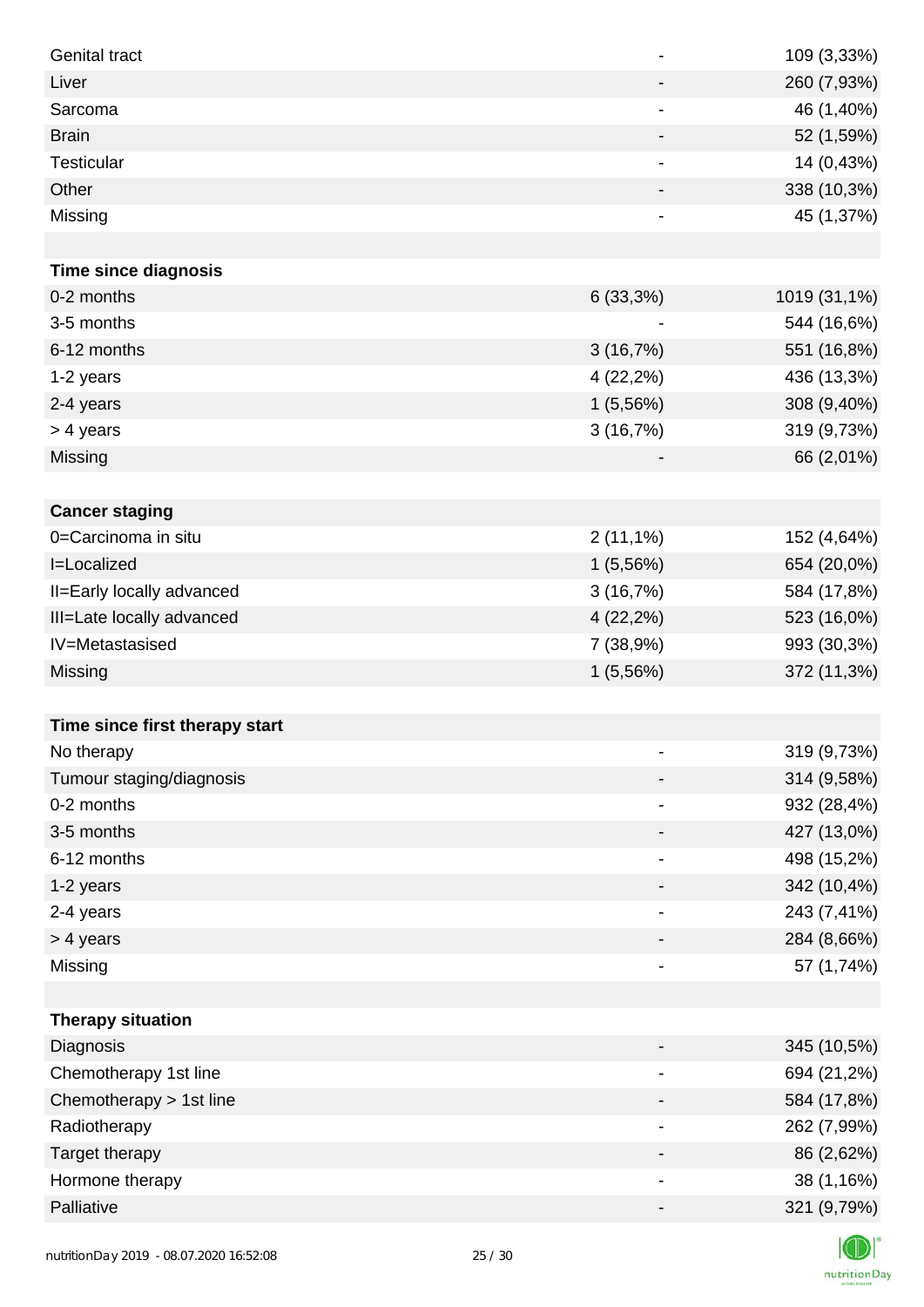| Surgery                                                                                  |                | 846 (25,8%)  |
|------------------------------------------------------------------------------------------|----------------|--------------|
| Cancer related complications                                                             |                | 299 (9,12%)  |
| Therapy related complications                                                            |                | 138 (4,21%)  |
| Missing                                                                                  |                | 55 (1,68%)   |
|                                                                                          |                |              |
| <b>Infections</b>                                                                        |                |              |
| None                                                                                     | 17 (94,4%)     | 2414 (73,6%) |
| Local                                                                                    | 1(5,56%)       | 506 (15,4%)  |
| General                                                                                  |                | 274 (8,36%)  |
| Missing                                                                                  |                | 84 (2,56%)   |
|                                                                                          |                |              |
| <b>Nutrition Treatment</b>                                                               |                |              |
| No special diet                                                                          |                | 1329 (40,5%) |
| Individualized diet plan                                                                 |                | 974 (29,7%)  |
| Energy rich/protein rich ONS                                                             | $\blacksquare$ | 624 (19,0%)  |
| Enteral nutrition (via NGT/PEG)                                                          |                | 184 (5,61%)  |
| Parenteral nutrition                                                                     |                | 312 (9,52%)  |
| ONS enriched with special nutrients                                                      |                | 100 (3,05%)  |
| Special nutrients (EPA, branched chained amino acids,<br>glutamine, arginine, carnitine) |                | 49 (1,49%)   |
| Personal preferences                                                                     |                | 342 (10,4%)  |
| Counselling                                                                              | $\blacksquare$ | 234 (7,14%)  |
| Other                                                                                    |                | 132 (4,03%)  |
| Missing                                                                                  |                |              |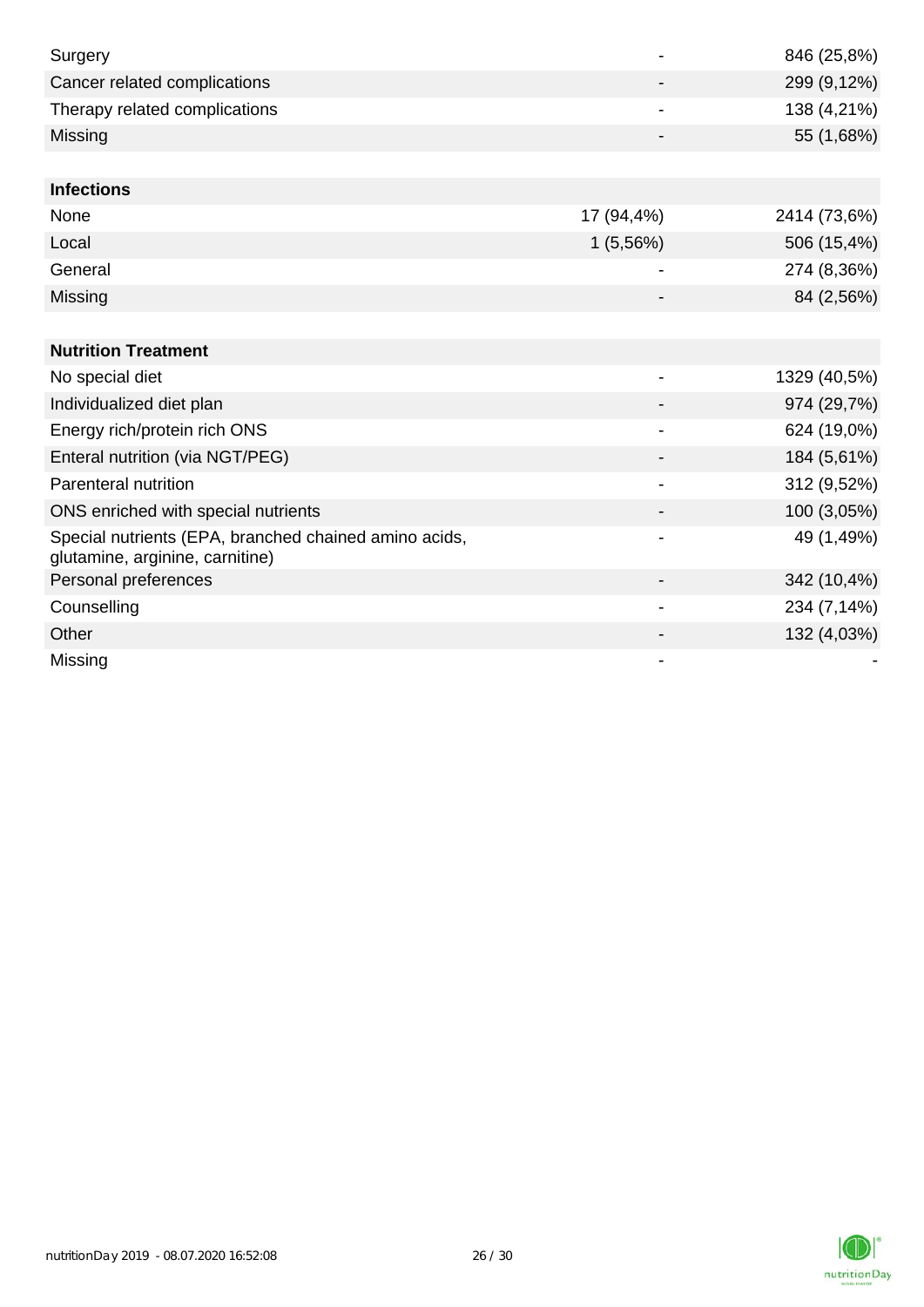| V. Oncology: Cancer patients - Appetite, food intake & quality of life ("Sheet 3 onco") |                     |                          |
|-----------------------------------------------------------------------------------------|---------------------|--------------------------|
|                                                                                         | <b>YOUR RESULTS</b> | <b>REFERENCE RESULTS</b> |
| Number of patients completing Sheet 3_onco:                                             | 18                  | 3248                     |
|                                                                                         |                     |                          |
| Body weight prior to becoming ill                                                       | 85 [50-196]         | 70 [20-180]              |
|                                                                                         |                     |                          |
| Actual body weight                                                                      | 73 [44-196]         | 64 [11-175]              |
|                                                                                         |                     |                          |
| Change in weight was                                                                    |                     |                          |
| Intentional                                                                             |                     | 130 (3,97%)              |
| Unintentional                                                                           | $8(44, 4\%)$        | 2109 (64,3%)             |
| Weight is stable                                                                        | 4 (22,2%)           | 524 (16,0%)              |
| Missing                                                                                 | 1(5,56%)            | 99 (3,02%)               |
|                                                                                         |                     |                          |
| During the last week                                                                    |                     |                          |
| Patients who have had pain:                                                             |                     |                          |
| Not at all                                                                              | 5(27,8%)            | 1075 (32,8%)             |
| A little                                                                                | 7 (38,9%)           | 966 (29,5%)              |
| Quite a bit                                                                             | $2(11,1\%)$         | 585 (17,8%)              |
| Very much                                                                               | 4 (22,2%)           | 379 (11,6%)              |
| Missing                                                                                 |                     | 242 (7,38%)              |
|                                                                                         |                     |                          |
| Patients who needed a rest:                                                             |                     |                          |
| Not at all                                                                              | $2(11,1\%)$         | 676 (20,6%)              |
| A little                                                                                | $8(44, 4\%)$        | 995 (30,4%)              |
| Quite a bit                                                                             | 4 (22,2%)           | 774 (23,6%)              |
| Very much                                                                               | 4 (22,2%)           | 535 (16,3%)              |
| Missing                                                                                 |                     | 256 (7,81%)              |
|                                                                                         |                     |                          |
| Patients who felt weak:                                                                 |                     |                          |
| Not at all                                                                              | 5(27,8%)            | 688 (21,0%)              |
| A little                                                                                | 4 (22,2%)           | 995 (30,4%)              |
| Quite a bit                                                                             | 5(27,8%)            | 783 (23,9%)              |
| Very much                                                                               | 4 (22,2%)           | 535 (16,3%)              |
| Missing                                                                                 |                     | 244 (7,44%)              |
|                                                                                         |                     |                          |
| Patients who felt depressed:                                                            |                     |                          |
| Not at all                                                                              | 10 (55,6%)          | 1154 (35,2%)             |
| A little                                                                                | 6(33,3%)            | 1026 (31,3%)             |
| Quite a bit                                                                             |                     | 499 (15,2%)              |
| Very much                                                                               | $2(11,1\%)$         | 282 (8,60%)              |
| Missing                                                                                 |                     | 255 (7,78%)              |

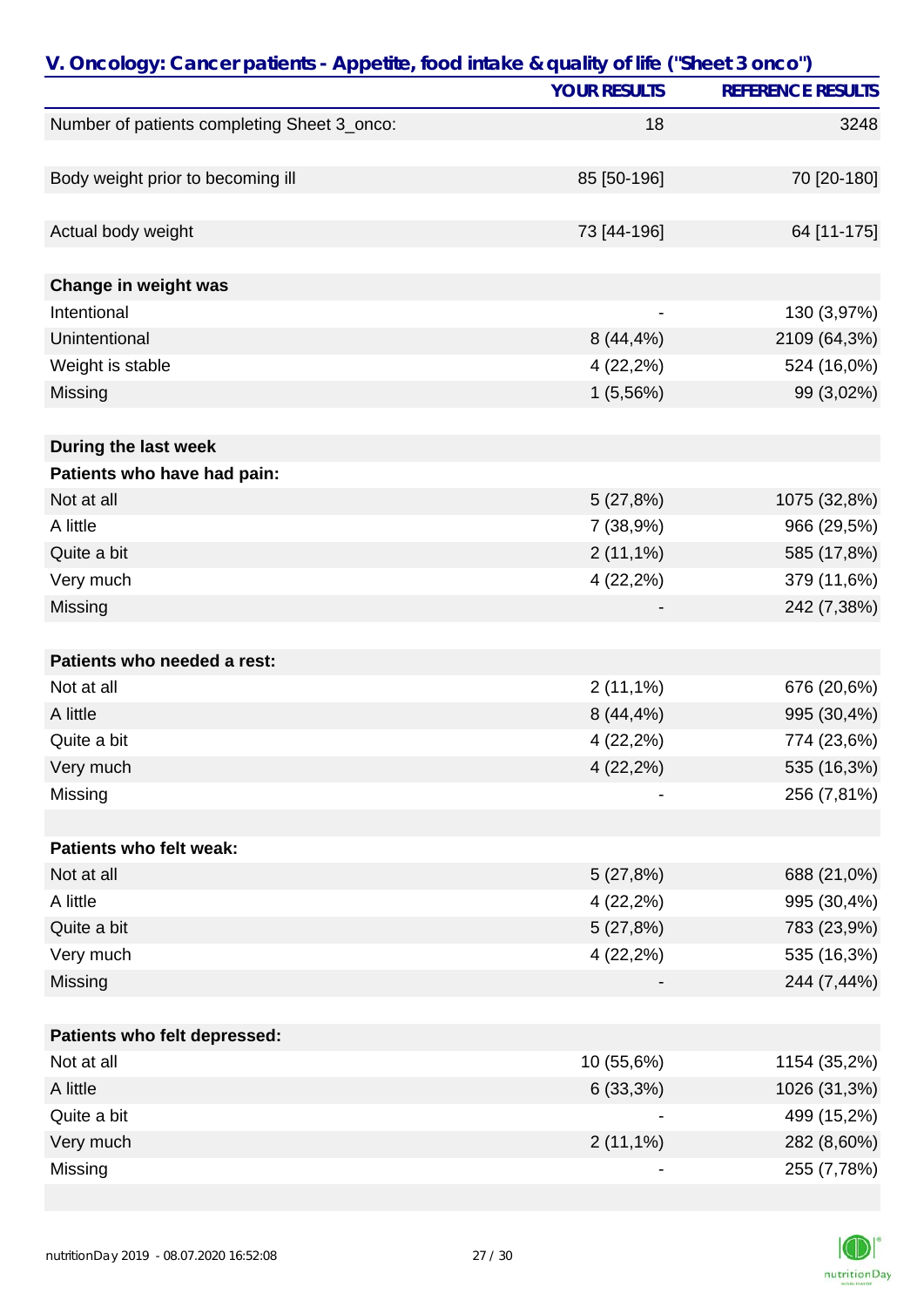| Patients who were tired:                                    |             |              |
|-------------------------------------------------------------|-------------|--------------|
| Not at all                                                  | 1(5,56%)    | 700 (21,4%)  |
| A little                                                    | 6(33,3%)    | 1048 (32,0%) |
| Quite a bit                                                 | 7(38,9%)    | 755 (23,0%)  |
| Very much                                                   | 4(22,2%)    | 494 (15,1%)  |
| Missing                                                     |             | 243 (7,41%)  |
|                                                             |             |              |
| Patients whose pain interfered with their daily activities: |             |              |
| Not at all                                                  | 7 (38,9%)   | 1203 (36,7%) |
| A little                                                    | $4(22,2\%)$ | 789 (24,1%)  |
| Quite a bit                                                 |             | 548 (16,7%)  |
| Very much                                                   | 7 (38,9%)   | 421 (12,8%)  |
| Missing                                                     |             | 267 (8,15%)  |
|                                                             |             |              |
| Patients who lacked appetite:                               |             |              |
| Not at all                                                  | 7(38,9%)    | 1102 (33,6%) |
| A little                                                    | 7 (38,9%)   | 840 (25,6%)  |
| Quite a bit                                                 |             | 567 (17,3%)  |
| Very much                                                   | $4(22,2\%)$ | 465 (14,2%)  |
| Missing                                                     |             | 261 (7,96%)  |
|                                                             |             |              |
| <b>Just now</b>                                             |             |              |
| Patients who have pain:                                     |             |              |
| Not at all                                                  | $9(50,0\%)$ | 1281 (39,1%) |
| A little                                                    | 5(27,8%)    | 1090 (33,3%) |
| Quite a bit                                                 | $2(11,1\%)$ | 444 (13,5%)  |
| Very much                                                   | 1(5,56%)    | 167 (5,09%)  |
| Missing                                                     |             | 258 (7,87%)  |
|                                                             |             |              |
| Patients who need a rest:                                   |             |              |
| Not at all                                                  | 3(16,7%)    | 671 (20,5%)  |
| A little                                                    | $9(50,0\%)$ | 1142 (34,8%) |
| Quite a bit                                                 | 4(22,2%)    | 759 (23,2%)  |
| Very much                                                   |             | 393 (12,0%)  |
| Missing                                                     | 1(5,56%)    | 266 (8,11%)  |
|                                                             |             |              |
| Patients who feel weak:                                     |             |              |
| Not at all                                                  | 3(16,7%)    | 760 (23,2%)  |
| A little                                                    | 7 (38,9%)   | 1079 (32,9%) |
| Quite a bit                                                 | 4 (22,2%)   | 740 (22,6%)  |
| Very much                                                   | 1(5,56%)    | 386 (11,8%)  |
| Missing                                                     | $2(11,1\%)$ | 265 (8,08%)  |

## **Patients who are depressed:**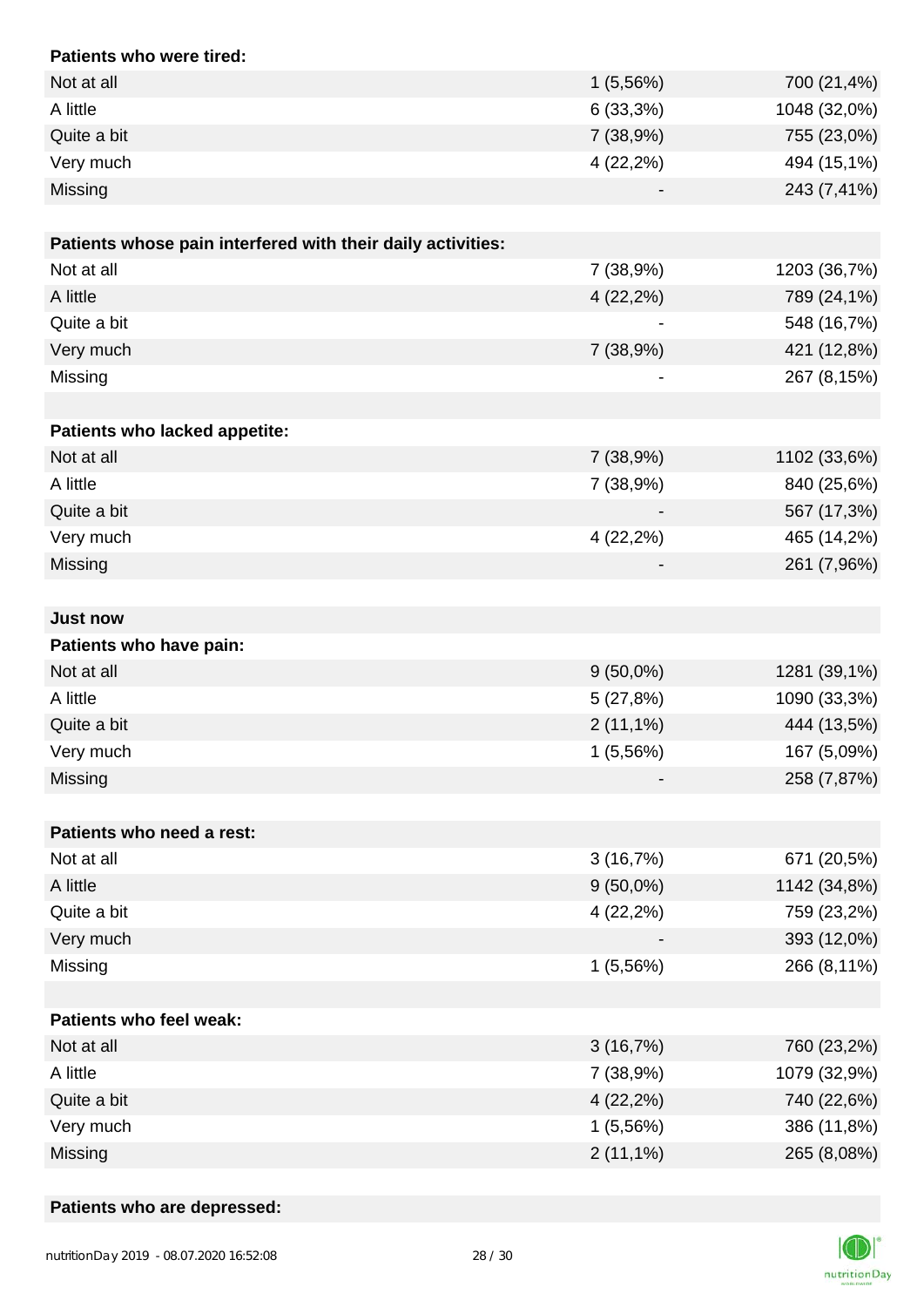| Not at all                                                  | $9(50,0\%)$                  | 1318 (40,2%) |
|-------------------------------------------------------------|------------------------------|--------------|
| A little                                                    | 5(27,8%)                     | 1001 (30,5%) |
| Quite a bit                                                 |                              | 431 (13,1%)  |
| Very much                                                   | $2(11,1\%)$                  | 199 (6,07%)  |
| Missing                                                     | 1(5,56%)                     | 270 (8,24%)  |
|                                                             |                              |              |
| <b>Patients who are tired:</b>                              |                              |              |
| Not at all                                                  | $4(22,2\%)$                  | 799 (24,4%)  |
| A little                                                    | $8(44, 4\%)$                 | 1157 (35,3%) |
| Quite a bit                                                 | $4(22,2\%)$                  | 651 (19,9%)  |
| Very much                                                   | 1(5,56%)                     | 352 (10,7%)  |
| Missing                                                     |                              | 270 (8,24%)  |
|                                                             |                              |              |
| Patients whose pain interferes with their daily activities: |                              |              |
| Not at all                                                  | $8(44, 4\%)$                 | 1232 (37,6%) |
| A little                                                    | $4(22,2\%)$                  | 858 (26,2%)  |
| Quite a bit                                                 | $2(11,1\%)$                  | 531 (16,2%)  |
| Very much                                                   | 1(5,56%)                     | 318 (9,70%)  |
| Missing                                                     | $2(11,1\%)$                  | 288 (8,79%)  |
|                                                             |                              |              |
| Patients who lack appetite:                                 |                              |              |
| Not at all                                                  | 7(38,9%)                     | 1159 (35,4%) |
| A little                                                    | 6(33,3%)                     | 880 (26,8%)  |
| Quite a bit                                                 | $2(11,1\%)$                  | 550 (16,8%)  |
| Very much                                                   | $2(11,1\%)$                  | 355 (10,8%)  |
| Missing                                                     |                              | 285 (8,69%)  |
|                                                             |                              |              |
| Reasons for change in appetite/food intake                  |                              |              |
| Nausea/Vomiting                                             |                              | 612 (18,7%)  |
| Inflammation in mouth                                       |                              | 160 (4,88%)  |
| Pain                                                        |                              | 454 (13,8%)  |
| Constipation                                                |                              | 258 (7,87%)  |
| Diarrhea                                                    | $\qquad \qquad \blacksquare$ | 188 (5,74%)  |
| Change in taste/smell                                       |                              | 447 (13,6%)  |
| Early satiation/Loss of appetite                            |                              | 771 (23,5%)  |
| Other                                                       |                              | 544 (16,6%)  |
| Missing                                                     | 10 (55,6%)                   | 121 (3,69%)  |
|                                                             |                              |              |
| Maximum activity performed by patients                      |                              |              |
| Able to do sports                                           | 1(5,56%)                     | 135 (4,12%)  |
| Fully active                                                | 1(5,56%)                     | 462 (14,1%)  |
| Able to carry out light activities                          | $2(11,1\%)$                  | 675 (20,6%)  |
| Able to carry out self care                                 | $4(22,2\%)$                  | 777 (23,7%)  |
| Able to carry out limited self care                         | 8 (44,4%)                    | 487 (14,9%)  |
|                                                             |                              |              |